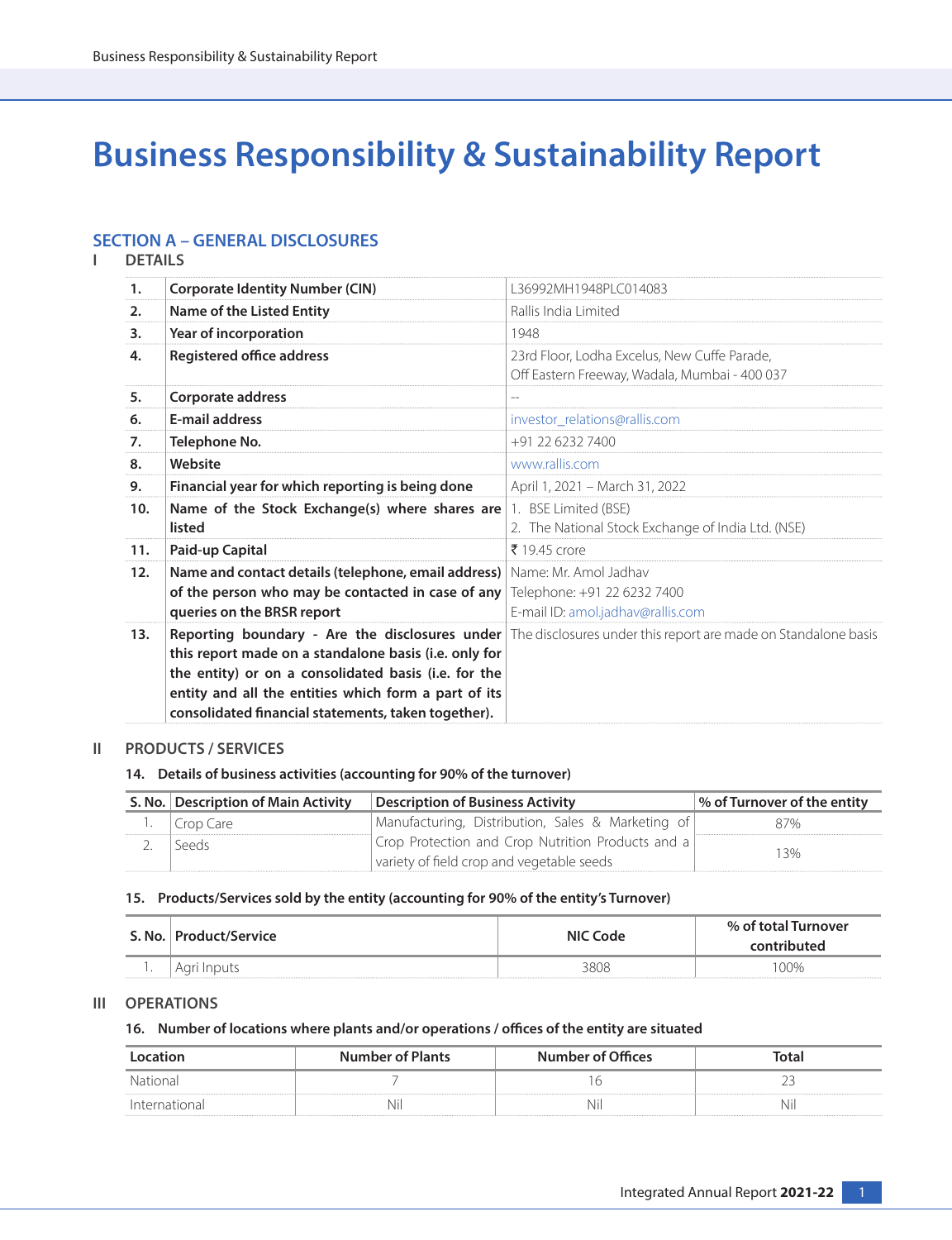

## **17. Markets served by the entity**

#### **(a) Number of locations**

|                                  | umber |
|----------------------------------|-------|
| National (No. of States)         |       |
| International (No. of Countries) |       |

## **(b) What is the contribution of exports as a percentage of the total turnover of the entity?**

30.22%

## **(c) A brief on types of customers**

 The Company serves various customers including farmers, retailers, distributors through its domestic business and multinational agrochemical companies and other distributors through the international business. The Company's products are consumed within India as well as across the globe.

#### **IV EMPLOYEES**

## **18. Details as at the end of Financial Year**

## **(a) Employees and Workers**

| S. No.           | <b>Particulars</b>       |          |         |  | -emale |  |  |  |
|------------------|--------------------------|----------|---------|--|--------|--|--|--|
|                  |                          | וA) וה†נ | No. (B) |  |        |  |  |  |
| <b>EMPLOYEES</b> |                          |          |         |  |        |  |  |  |
|                  | Permanent (D)            |          |         |  |        |  |  |  |
|                  | Other than Permanent (E) |          |         |  |        |  |  |  |
|                  |                          | 743      |         |  |        |  |  |  |

|                | S. No.   Particulars     | Total (A) |         |             |     |    |  |  |  |
|----------------|--------------------------|-----------|---------|-------------|-----|----|--|--|--|
|                |                          |           | No. (B) | $%$ (B / A) |     |    |  |  |  |
| <b>WORKFRS</b> |                          |           |         |             |     |    |  |  |  |
|                | Permanent (F)            |           |         | ገበ%         |     |    |  |  |  |
|                | Other than Permanent (G) |           |         |             | 364 | 9% |  |  |  |
|                | Total $(F) + (G)$        |           |         |             | 364 |    |  |  |  |

## **(b) Differently abled Employees**

|                             | S. No.   Particulars     | Total (A) |         |             | Female |  |  |  |
|-----------------------------|--------------------------|-----------|---------|-------------|--------|--|--|--|
|                             |                          |           | No. (B) | $%$ (B / A) |        |  |  |  |
| DIFFERENTLY ABLED EMPLOYEES |                          |           |         |             |        |  |  |  |
|                             | Permanent (D)            |           |         | ገበ%         |        |  |  |  |
|                             | Other than Permanent (E) |           |         |             |        |  |  |  |
|                             | $Total (D)+ (F)$         |           |         | l OO%       |        |  |  |  |

## **S. No.** Particulars **CONSISTER TOTAL CONSISTENT CONSISTENCE Male CONSISTER FEMALE No. (B) % (B / A) No. (C) % (C / A) DIFFERENTLY ABLED WORKERS** Nil

#### **19. Participation / Inclusion / Representation of women**

|                          | TOTAL (A) | No. and percentage of Females |  |
|--------------------------|-----------|-------------------------------|--|
|                          |           | <b>No. (B.</b>                |  |
| Board of Directors       |           |                               |  |
| Key Management Personnel |           |                               |  |

\* Includes MD & CEO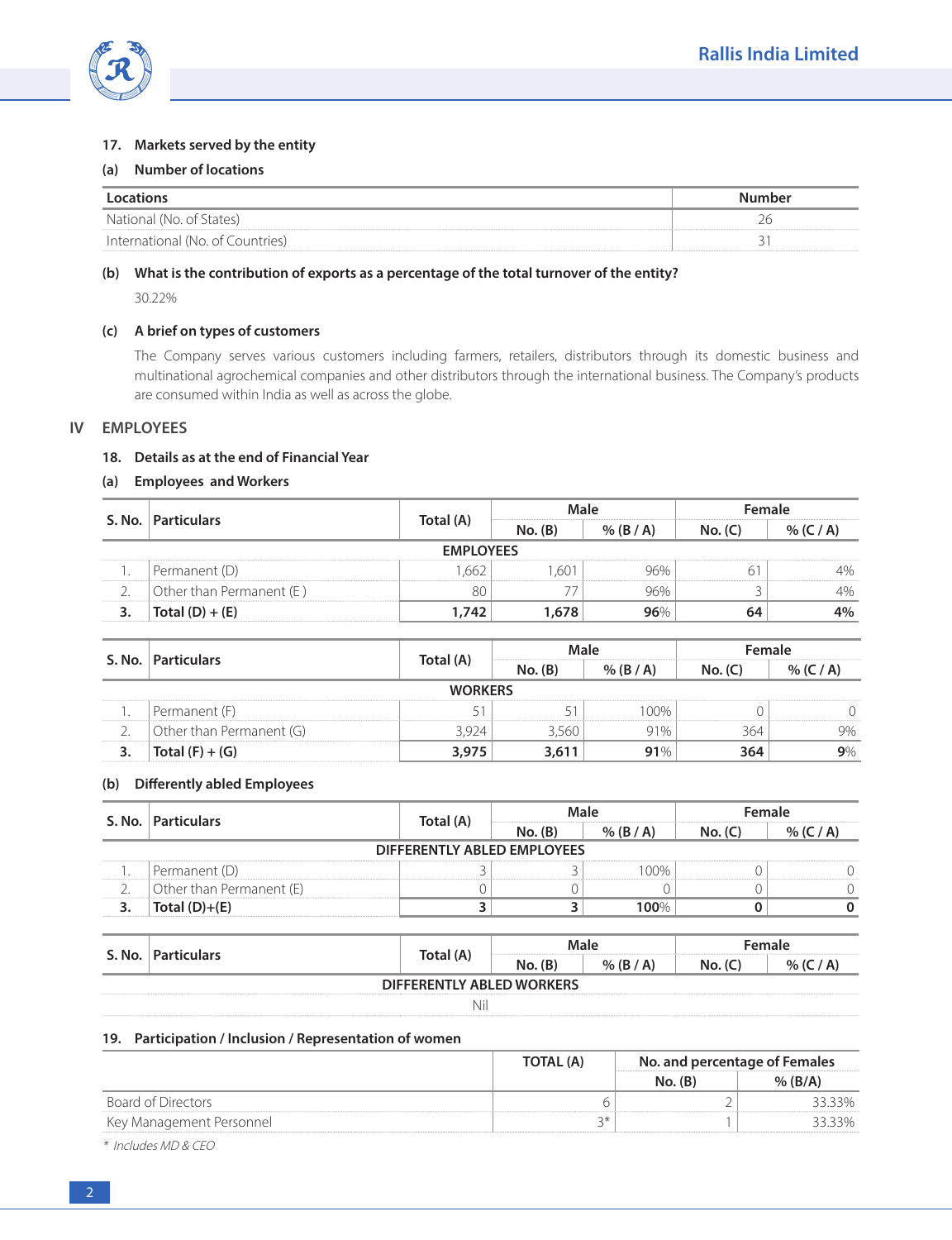## **20. Turnover rate for permanent employees and workers**

|                     | FY 2021-22 |        | FY 2020-21 |       |        | FY 2019-20 |        |        |       |
|---------------------|------------|--------|------------|-------|--------|------------|--------|--------|-------|
|                     | Male       | Female | Total      | Male  | Female | Total      | Male   | Female | Total |
| Permanent Employees | $17\%$     | 8%     | 76%        | 11 1% | 10%    | 131%       | 1 2 ዓ% | 9%     | 29%   |
| Permanent Workers   |            |        |            |       | -      |            |        |        |       |

## **V HOLDING, SUBSIDIARY AND ASSOCIATE COMPANIES (INCLUDING JOINT VENTURES)**

**21. Names of holding / Subsidiary / Associate Companies / Joint Ventures**

| No. | Name of the holding /<br><b>Subsidiary/Associate</b><br><b>Companies / Joint</b><br>Ventures (A) | Indicate whether holding<br>/ Subsidiary/ Associate /<br><b>Joint Venture</b> | % of shares held by<br>listed entity | Does the entity indicated<br>at column A, participate in<br>the Business Responsibility<br>initiatives of the listed entity?<br>(Yes / No) |
|-----|--------------------------------------------------------------------------------------------------|-------------------------------------------------------------------------------|--------------------------------------|--------------------------------------------------------------------------------------------------------------------------------------------|
|     | Tata Chemicals Limited                                                                           | Holding                                                                       | 5006%                                | Yes                                                                                                                                        |

## **VI CSR DETAILS**

| 22 |          | Whether CSR is applicable as per section 135 of Companies Act, 2013 (Yes / No) |      | YAS           |
|----|----------|--------------------------------------------------------------------------------|------|---------------|
|    | $\cdots$ | lurnover (in $\bar{x}$ )                                                       |      | ₹ 2.604 crore |
|    |          | Net worth (in $\bar{\mathbf{z}}$ )                                             | iii. | .697 crore    |

## **VII TRANSPARENCY AND DISCLOSURES COMPLIANCES**

**23. Complaints / Grievances on any of the principles (Principles 1 to 9) under the National Guidelines on Responsible Business Conduct** 

| <b>Stakeholder</b>                        | <b>Grievance Redressal</b>                                                                                                                                                                                                                                                                                                                                 |                | FY 2021-22        |                |                | FY 2020-21  |                |
|-------------------------------------------|------------------------------------------------------------------------------------------------------------------------------------------------------------------------------------------------------------------------------------------------------------------------------------------------------------------------------------------------------------|----------------|-------------------|----------------|----------------|-------------|----------------|
| group from                                | Mechanism in Place (Yes/No)                                                                                                                                                                                                                                                                                                                                | Number of      | Number of         | <b>Remarks</b> | Number of      | Number of   | <b>Remarks</b> |
| whom                                      | (If Yes, then provide web-link                                                                                                                                                                                                                                                                                                                             | complaints     | complaints        |                | complaints     | complaints  |                |
| complaint is                              | for grievance redress policy)                                                                                                                                                                                                                                                                                                                              | filed          | pending           |                | filed          | pending     |                |
| received                                  |                                                                                                                                                                                                                                                                                                                                                            | during the     | <b>resolution</b> |                | during the     | resolution  |                |
|                                           |                                                                                                                                                                                                                                                                                                                                                            | year           | at close of       |                | year           | at close of |                |
|                                           |                                                                                                                                                                                                                                                                                                                                                            |                | the year          |                |                | the year    |                |
| Communities                               | Yes. A focussed group comprising<br>the Senior Leadership and<br>the CSR Head interacts with<br>the community leaders to<br>understand and address their<br>concerns. Further, a register is<br>also maintained at the plant sites<br>where grievances can be lodged<br>by the community members.<br>https://www.rallis.com/<br><b>WhistleblowerPolicy</b> | <b>Nil</b>     | Nil               |                | Nil            | Nil         |                |
| Investors<br>(other than<br>shareholders) |                                                                                                                                                                                                                                                                                                                                                            |                | Not Applicable    |                |                |             |                |
| Shareholders                              | https://scores.gov.in/scores/<br>Welcome.html                                                                                                                                                                                                                                                                                                              | $\overline{2}$ | Nil               |                | $\overline{4}$ | Nil         |                |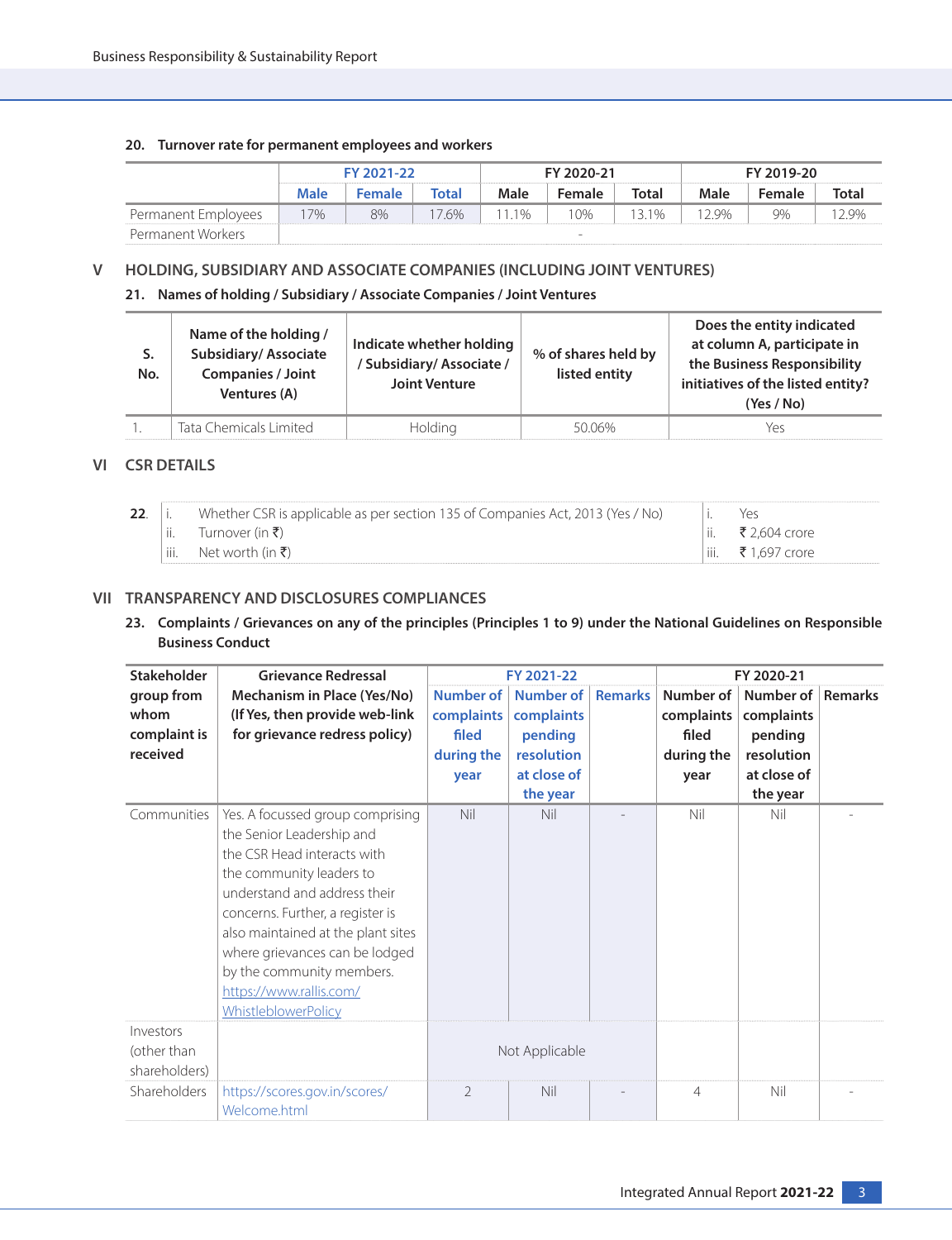

| <b>Stakeholder</b>                                                         | <b>Grievance Redressal</b>                                                                                                                                                                   |                                                        | FY 2021-22                                                                                |                | FY 2020-21                                             |                                                                                     |  |  |  |  |
|----------------------------------------------------------------------------|----------------------------------------------------------------------------------------------------------------------------------------------------------------------------------------------|--------------------------------------------------------|-------------------------------------------------------------------------------------------|----------------|--------------------------------------------------------|-------------------------------------------------------------------------------------|--|--|--|--|
| group from<br>whom<br>complaint is<br>received                             | Mechanism in Place (Yes/No)<br>(If Yes, then provide web-link<br>for grievance redress policy)                                                                                               | Number of<br>complaints<br>filed<br>during the<br>year | <b>Number of</b><br>complaints<br>pending<br><b>resolution</b><br>at close of<br>the year | <b>Remarks</b> | Number of<br>complaints<br>filed<br>during the<br>year | Number of Remarks<br>complaints<br>pending<br>resolution<br>at close of<br>the year |  |  |  |  |
| Employees<br>and workers                                                   | https://www.rallis.com/<br>WhistleblowerPolicy<br>Ethics Helpline:<br>(https://secure.integritymatters.in)                                                                                   | $\mathfrak{D}$                                         | Nil                                                                                       |                | 3                                                      | Nil                                                                                 |  |  |  |  |
| Customers                                                                  | Yes. Details including contact no.,<br>address and email id for lodging<br>complaints have been specified<br>on products. These complaints<br>are addressed as per the process<br>laid down. | 59                                                     | Nil                                                                                       |                | 54                                                     | Nil                                                                                 |  |  |  |  |
| Value Chain<br>Partners<br>(dealers/<br>vendors)                           |                                                                                                                                                                                              | $\overline{4}$                                         | Nil                                                                                       |                | 1                                                      | Nil                                                                                 |  |  |  |  |
| Other<br>(Including<br>contract<br>workers,<br>anonymous,<br>trainees etc) | https://www.rallis.com/<br>WhistleblowerPolicy                                                                                                                                               | $\overline{4}$                                         | Nil                                                                                       |                | 6                                                      | Nil                                                                                 |  |  |  |  |

#### **24. Overview of the entity's material responsible business conduct issue**

 **Please indicate material responsible business conduct and sustainability issues pertaining to environmental and social matters that present a risk or an opportunity to your business, rationale for identifying the same, approach to adapt or mitigate the risk along-with its financial implications**

Please refer our Integrated Report for materiality issues on Page No. 16

## **SECTION B: MANAGEMENT AND PROCESS DISCLOSURES**

This section is aimed at helping businesses demonstrate the structures, policies and processes put in place towards adopting the NGRBC Principles and Core Elements

The National Guidelines on Responsible Business Conduct (NGRBC) released by the Ministry of Corporate Affairs has updated and adopted nine areas of Business Responsibility. These are briefly as under:

| P1             | Businesses should conduct and govern themselves with integrity and in a manner that is ethical, transparent and accountable         |
|----------------|-------------------------------------------------------------------------------------------------------------------------------------|
| P <sub>2</sub> | Businesses should provide goods and services in a manner that is sustainable and safe                                               |
| P <sub>3</sub> | Businesses should respect and promote the well-being of all employees, including those in their value chains                        |
| P4             | Businesses should respect the interests of and be responsive to all its stakeholders                                                |
| P <sub>5</sub> | Businesses should respect and promote human rights                                                                                  |
| P6             | Businesses should respect and make efforts to protect and restore the environment                                                   |
| P7             | Businesses, when engaging in influencing public and regulatory policy, should do so in a manner that is responsible and transparent |
| P <sub>8</sub> | Businesses should promote inclusive growth and equitable development                                                                |
| P9             | Businesses should engage with and provide value to their consumers in a responsible manner                                          |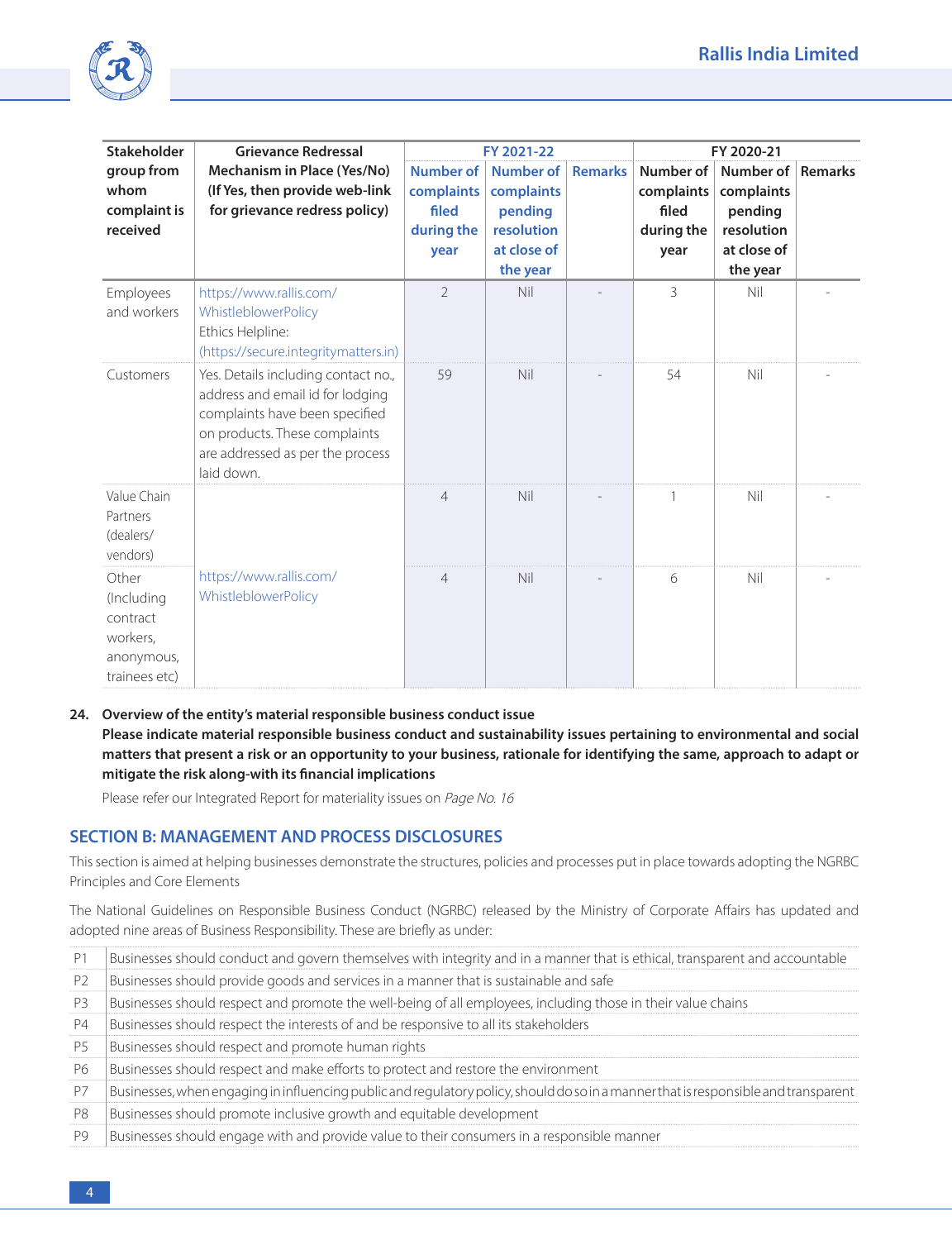|      | <b>Disclosure Questions</b>                                                                                                                                                                                                                                                           | P <sub>1</sub>                                                                                                                                  | P <sub>2</sub>       | P3                                    | P4                   | P <sub>5</sub>   | <b>P6</b>                                                                                                                                                                                          | <b>P7</b>            | P <sub>8</sub>       | P9                |  |  |  |
|------|---------------------------------------------------------------------------------------------------------------------------------------------------------------------------------------------------------------------------------------------------------------------------------------|-------------------------------------------------------------------------------------------------------------------------------------------------|----------------------|---------------------------------------|----------------------|------------------|----------------------------------------------------------------------------------------------------------------------------------------------------------------------------------------------------|----------------------|----------------------|-------------------|--|--|--|
|      | <b>Policy and Management processes</b>                                                                                                                                                                                                                                                |                                                                                                                                                 |                      |                                       |                      |                  |                                                                                                                                                                                                    |                      |                      |                   |  |  |  |
| 1(a) | Whether your entity's policy/policies cover each principle and<br>its core elements of the NGRBCs. (Yes/No)                                                                                                                                                                           | Y                                                                                                                                               | Y                    | Y                                     | Υ                    | Y                | Y                                                                                                                                                                                                  | Y                    | Y                    | Y                 |  |  |  |
| (b)  | Has the policy been approved by the Board? (Yes/No)                                                                                                                                                                                                                                   | Y                                                                                                                                               | Y                    | Y                                     | Y                    | Y                | Y                                                                                                                                                                                                  | Y                    | Y                    | Y                 |  |  |  |
| (c)  | Web Link of the Policies, if available                                                                                                                                                                                                                                                | The Tata Code of Conduct:<br>https://www.rallis.com/TCOC<br><b>Environment, Health &amp; Safety Policy:</b><br>https://www.rallis.com/EHSPolicy |                      |                                       |                      |                  |                                                                                                                                                                                                    |                      |                      |                   |  |  |  |
|      |                                                                                                                                                                                                                                                                                       | <b>Quality Policy:</b><br>https://www.rallis.com/QualityPolicy                                                                                  |                      |                                       |                      |                  |                                                                                                                                                                                                    |                      |                      |                   |  |  |  |
|      |                                                                                                                                                                                                                                                                                       | <b>CSR Policy:</b><br>https://www.rallis.com/csr-policy                                                                                         |                      |                                       |                      |                  |                                                                                                                                                                                                    |                      |                      |                   |  |  |  |
|      |                                                                                                                                                                                                                                                                                       | <b>Affirmative Action Policy:</b><br>https://www.rallis.com/AA-policy                                                                           |                      |                                       |                      |                  |                                                                                                                                                                                                    |                      |                      |                   |  |  |  |
|      |                                                                                                                                                                                                                                                                                       |                                                                                                                                                 |                      | <b>Whistleblower Policy:</b>          |                      |                  | https://www.rallis.com/WhistleblowerPolicy                                                                                                                                                         |                      |                      |                   |  |  |  |
|      |                                                                                                                                                                                                                                                                                       | <b>Climate Change Policy:</b><br>https://www.rallis.com/climatechangepolicy                                                                     |                      |                                       |                      |                  |                                                                                                                                                                                                    |                      |                      |                   |  |  |  |
| 2.   | Whether the entity has translated the policy into procedures.<br>(Yes / No)                                                                                                                                                                                                           | Y                                                                                                                                               | Y                    | Y                                     | Y                    | Y                | Y                                                                                                                                                                                                  | Y                    | Y                    | Y                 |  |  |  |
| 3.   | Do the enlisted policies extend to your value chain partners?<br>(Yes/No)                                                                                                                                                                                                             | Y                                                                                                                                               | Y                    | Y                                     | Y                    | Y                | Y                                                                                                                                                                                                  | Y                    | Y                    | Y                 |  |  |  |
| 4.   | Name of the national and international codes / certifications /<br>labels / standards (e.g. Forest Stewardship Council, Fairtrade,<br>Rainforest Alliance, Trustea) standards (e.g. SA 8000, OHSAS,<br>ISO, BIS) adopted by your entity and mapped to each<br>principle. <sup>#</sup> | Y<br>(1, 2, 1)<br>3)                                                                                                                            | Y<br>(1, 2, 1)<br>3) | Y<br>(1, 2, 1)<br>3)                  | Y<br>(1, 2, 1)<br>3) | Y<br>(1,<br>2,3) | Y<br>(1, 2, 1)<br>3)                                                                                                                                                                               | Y<br>(1, 2, 1)<br>3) | Y<br>(1, 2, 1)<br>3) | Y<br>(1, 2,<br>3) |  |  |  |
| 5.   | Specific commitments, goals and targets set by the entity<br>with defined timelines, if any.                                                                                                                                                                                          | Y                                                                                                                                               | Y                    | Y                                     | Y                    | Y                | Y                                                                                                                                                                                                  | Y                    | Y                    | Y                 |  |  |  |
| 6.   | Performance of the entity against the specific commitments,<br>goals and targets along-with reasons in case the same are not<br>met.                                                                                                                                                  |                                                                                                                                                 |                      | periodically by the Senior Management |                      |                  | Long term Sustainability Goals / Targets have been identified<br>and the action plan for achieving the same is tracked on a year<br>on year basis. Performance of such principles is also reviewed |                      |                      |                   |  |  |  |

# Responsible Care (1)

ISO 14001 (2)

OSHAS 18001 (3)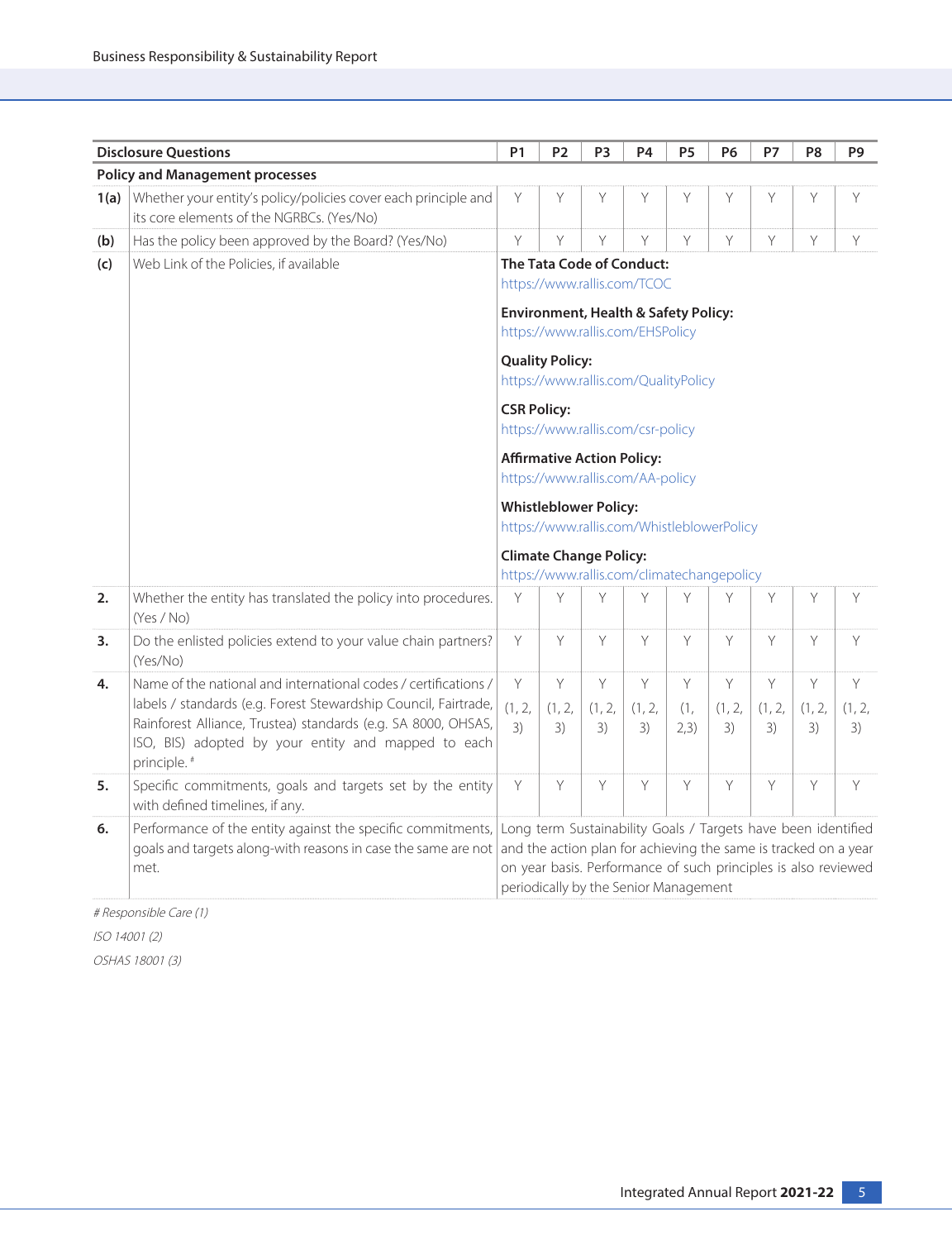

## **GOVERNANCE, LEADERSHIP AND OVERSIGHT**

## **7. Statement by Director responsible for the business responsibility report, highlighting ESG related challenges, targets and achievements**

 Rallis India Limited ('Rallis' or 'the Company'), in its process of visualising a promising future, has been undertaking efforts to align and integrate its goals with the Environment, Social and Governance (ESG) aspects of business and to build innovative business models. The Company endeavours to address a majority of the 17 Sustainable Development Goals (SDGs) aimed at building economic capital, ensuring environmental integrity, enabling economic development and building social capital. The Company has also undertaken an ambitious initiative '30 by 30', targeting 30% absolute reduction of carbon emission by the year 2030.

 Further, as a part of its social focus area, the Company undertakes various CSR projects around its manufacturing units with specific focus on watershed, education, skill development and employability / entrepreneurship. The Company works with under privileged and affirmative population to improve livelihood and overall development of the communities it serves. To deliver these commitments, the Company has a CSR Policy, Affirmative Action Policy, Diversity & Inclusion Policy and Business & Human Rights Policy in place.

 The Company has also adopted the Tata Code of Conduct (TCoC) which guides its interactions with all key stakeholders including Employees, Customers, Value Chain Partners, Communities, Investors, Environment, Society, etc. and has well defined governance practices in line with the TCoC.

 For more information about the targets and achievements on the ESG, please refer to the details on Natural and Social Capital at Page Nos. 10-15 and 36-39 of the Integrated Report.

#### **8. Details of the highest authority responsible for implementation and oversight of the Business Responsibility policies**

 Mr. Sanjiv Lal, Managing Director & CEO (DIN: 08376952) under the guidance of the Board of Directors and its Committees is responsible for implementation and oversight of the Business Responsibility policies.

## **9. Does the entity have a specified Committee of the Board/ Director responsible for decision making on sustainability related issues? (Yes/No). If yes, provide details.**

 Yes, the Company has a Board level Safety, Health, Environment and Sustainability ('SHES') Committee. This Committee provides valuable direction and guidance to the Management to ensure that Safety and Sustainability implications are duly addressed in all-new strategic initiatives, budgets, audit actions and improvement plans.

| <b>Members of SHES Committee</b> | <b>Designation</b>                      | DIN      |
|----------------------------------|-----------------------------------------|----------|
| Dr. C. V. Natraj, Chairman       | Non-Executive, Independent Director     | 07132764 |
| Mr. R. Mukundan, Member          | Non-Executive, Non-Independent Director | 00778253 |
| Mr. Sanjiv Lal, Member           | Managing Director & CEO                 | 08376957 |

#### **10. Details of Review of NGRBCs by the Company**

| <b>Subject for Review</b>                                                                                               | Indicate whether review was undertaken<br>by Director / Committee of the Board/Any<br>other Committee |                                                                                                                                                                                                                                                                                                               |                | Frequency (Annually/Half Yearly/<br>Quarterly/Any other - Please specify) |           |           |    |    |    |                                                                                                                                                                                       |                |                |    |           |     |    |    |    |
|-------------------------------------------------------------------------------------------------------------------------|-------------------------------------------------------------------------------------------------------|---------------------------------------------------------------------------------------------------------------------------------------------------------------------------------------------------------------------------------------------------------------------------------------------------------------|----------------|---------------------------------------------------------------------------|-----------|-----------|----|----|----|---------------------------------------------------------------------------------------------------------------------------------------------------------------------------------------|----------------|----------------|----|-----------|-----|----|----|----|
|                                                                                                                         | P1                                                                                                    | P2                                                                                                                                                                                                                                                                                                            | P <sub>3</sub> | P4                                                                        | <b>P5</b> | <b>P6</b> | P7 | P8 | P9 | P1                                                                                                                                                                                    | P <sub>2</sub> | P <sub>3</sub> | P4 | <b>P5</b> | P6. | P7 | P8 | P9 |
| Performance against above<br>policies and follow up action                                                              |                                                                                                       | As a practice, policies on Business Responsibility of the Company are reviewed periodically or on<br>a need basis by the Senior Leadership Team including the MD & CEO. During this assessment,<br>the efficacy of the policies is reviewed and necessary changes to policies & procedures are<br>implemented |                |                                                                           |           |           |    |    |    |                                                                                                                                                                                       |                |                |    |           |     |    |    |    |
| Compliance with statutory<br>requirements of relevance to<br>the Principles and rectification<br>of any non-compliances | <b>Directors</b>                                                                                      |                                                                                                                                                                                                                                                                                                               |                |                                                                           |           |           |    |    |    | The Company is in compliance with the existing regulations as applicable and a Statutory<br>Compliance Certificate on applicable laws is provided by the MD & CEO/CFO to the Board of |                |                |    |           |     |    |    |    |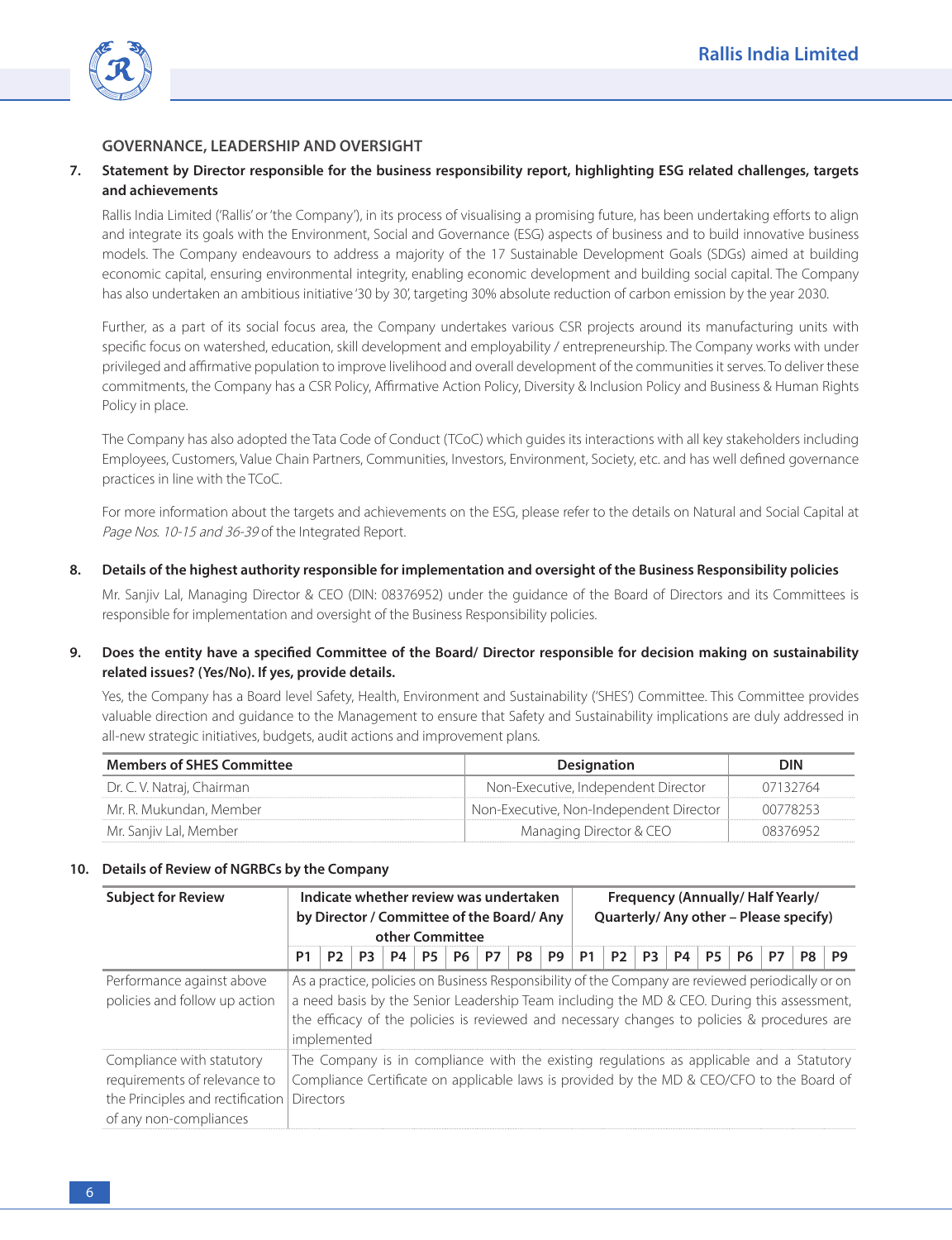**11. Has the entity carried out independent assessment/ evaluation of the working of its policies by an external agency? (Yes/No). If yes, provide name of the agency.**

|  |  |  | . . |  |
|--|--|--|-----|--|

The Company has various policies in place which are reviewed from time to time by the Board, its Committees and Senior Management. Further, the above policies and processes may be subject to regulatory compliances and changes, as applicable.

#### **12. If answer to question (1) above is "No" i.e. not all Principles are covered by a policy, reasons to be stated.**

| <b>Ouestions</b>                                                                                                                   |                                            |  |  |  |  |  |  |  |
|------------------------------------------------------------------------------------------------------------------------------------|--------------------------------------------|--|--|--|--|--|--|--|
|                                                                                                                                    |                                            |  |  |  |  |  |  |  |
| The entity does not consider the Principles material to its business (Yes/No)                                                      |                                            |  |  |  |  |  |  |  |
| The entity is not at a stage where it is in a position to formulate and implement<br>the policies on specified principles (Yes/No) |                                            |  |  |  |  |  |  |  |
| The entity does not have the financial or / human and technical resources<br>available for the task (Yes/No)                       | All Principles are covered by the Policies |  |  |  |  |  |  |  |
| It is planned to be done in the next financial year (Yes/No)                                                                       |                                            |  |  |  |  |  |  |  |
| Any other reason (please specify)                                                                                                  |                                            |  |  |  |  |  |  |  |

## **SECTION C: PRINCIPLE WISE PERFORMANCE DISCLOSURE**

## **PRINCIPLE 1 - BUSINESSES SHOULD CONDUCT AND GOVERN THEMSELVES WITH INTEGRITY AND IN A MANNER THAT IS ETHICAL, TRANSPARENT AND ACCOUNTABLE**

## **ESSENTIAL INDICATORS**

#### **1. Percentage coverage by training and awareness programmes on any of the Principles during the financial year**

| Segment                                 | Total number of training and<br>awareness programmes held                                                                                                                                                                                             | Topics / principles covered under<br>the training and its impact                                      | % age of persons in respective<br>category covered by the |
|-----------------------------------------|-------------------------------------------------------------------------------------------------------------------------------------------------------------------------------------------------------------------------------------------------------|-------------------------------------------------------------------------------------------------------|-----------------------------------------------------------|
|                                         |                                                                                                                                                                                                                                                       |                                                                                                       | awareness programmes                                      |
| Board of<br>Directors (BoD)             | During the year, the Board of Directors of the Company invested their time<br>on various updates pertaining to the business, regulations, environmental,<br>social, governance matters, etc. These topics comprise insights on the said<br>Principles | 100                                                                                                   |                                                           |
| Key Managerial<br>Personnel             | Γ                                                                                                                                                                                                                                                     | Tata Code of Conduct<br>1.<br>2.<br>Anti-Bribery & Anti-Corruption                                    | 100                                                       |
| Employees<br>other than<br>BoD and KMPs | 43                                                                                                                                                                                                                                                    | 3.<br>Whistleblower Policy<br>$\overline{4}$<br>Prevention of Sexual Harassment<br>at the Workplace   | 65                                                        |
| Workers                                 | 5                                                                                                                                                                                                                                                     | Tata Code of Conduct<br>1.<br>$\mathfrak{D}$ .<br>Prevention of Sexual Harassment<br>at the Workplace | 60                                                        |

 **Note:** All the principles laid down in this Report are covered in the Tata Code of Conduct which is mandatorily adhered to by all employees of the Company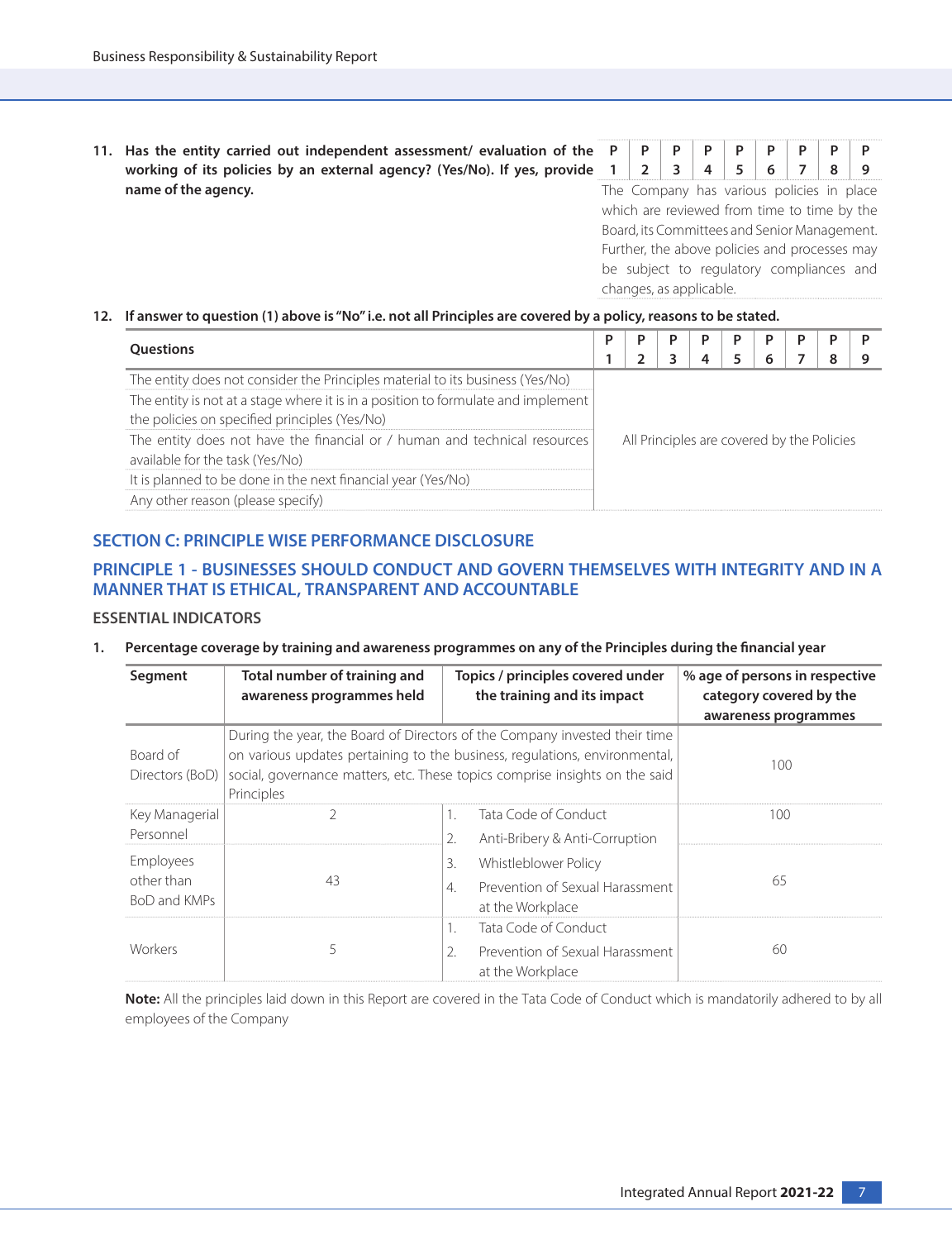

**2. Details of fines / penalties /punishment/ award/ compounding fees/ settlement amount paid in proceedings (by the entity or by its directors / KMPs) with regulators/ law enforcement agencies/ judicial institutions in FY 2021-22 (Note: the entity shall make disclosures on the basis of materiality as specified in Regulation 30 of SEBI (Listing Obligations and Disclosure Requirements) Regulations, 2015 and as disclosed on the entity's website)**

|                 | <b>NGRBC</b> | Name of the Regulatory/enforcement<br>agencies/ judicial institutions | Amount<br>(in $\bar{z}$ ) | <b>Brief of</b><br>the case | Has an appeal been<br>preferred? (Yes/No) |
|-----------------|--------------|-----------------------------------------------------------------------|---------------------------|-----------------------------|-------------------------------------------|
| Penalty / Fine  |              |                                                                       |                           |                             |                                           |
| Settlement      |              |                                                                       |                           |                             |                                           |
| compounding fee |              |                                                                       |                           |                             |                                           |

| <b>Non-Monetary</b> |                           |                                                                       |                          |                                           |  |  |  |  |
|---------------------|---------------------------|-----------------------------------------------------------------------|--------------------------|-------------------------------------------|--|--|--|--|
|                     | <b>NGRBC</b><br>Principle | Name of the Regulatory/enforcement<br>agencies/ judicial institutions | <b>Brief of the case</b> | Has an appeal been<br>preferred? (Yes/No) |  |  |  |  |
| Imprisonment        |                           | Nil                                                                   |                          |                                           |  |  |  |  |
| Punishment          |                           |                                                                       |                          |                                           |  |  |  |  |

**3. Of the instances disclosed in Question 2 above, details of the Appeal/ Revision preferred in cases where monetary or nonmonetary action has been appealed.**

**4. Does the entity have an anti-corruption policy or anti-bribery policy? If yes, provide details in brief and if available, provide a web-link to the policy.**

 Yes, the Company has an Anti-Bribery and Anti-Corruption (ABAC) Policy in place. The Policy has been developed in alignment with the Tata Code of Conduct (TCoC).

 The ABAC policy covers risk assessment, third party due diligence, training and awareness. Various training and awareness sessions on the TCoC and related policies were conducted on a continuous basis through classroom as well as e-modules.

 Employees, Customers, Suppliers and other Stakeholders of the Company are encouraged to raise concerns on becoming aware of any actual or potential violation of the TCoC, policies or laws.

 One of the core principles being the commitment to operating businesses conforming to the highest moral and ethical standards, the Company does not tolerate bribery or corruption in any form. It is illegal and immoral to, directly or indirectly, offer or receive a bribe and this commitment underpins everything it does.

 The Company, having adopted the TCoC, is therefore committed to acting professionally, fairly and with integrity in all its business dealings and relationships wherever it operates and to implement and enforce effective systems to counter bribery. This includes compliance with all laws, domestic and foreign, prohibiting improper payments, gifts or inducements of any kind to or from any person, including officials in the private or public sector, customers and suppliers. The Company is equally committed to the prevention, deterrence and detection of bribery and other corrupt business practices.

The TCoC can be accessed at: [https://www.rallis.com/TCOC](https://www.rallis.com/Upload/Content_Files/TCOC_Revised.pdf)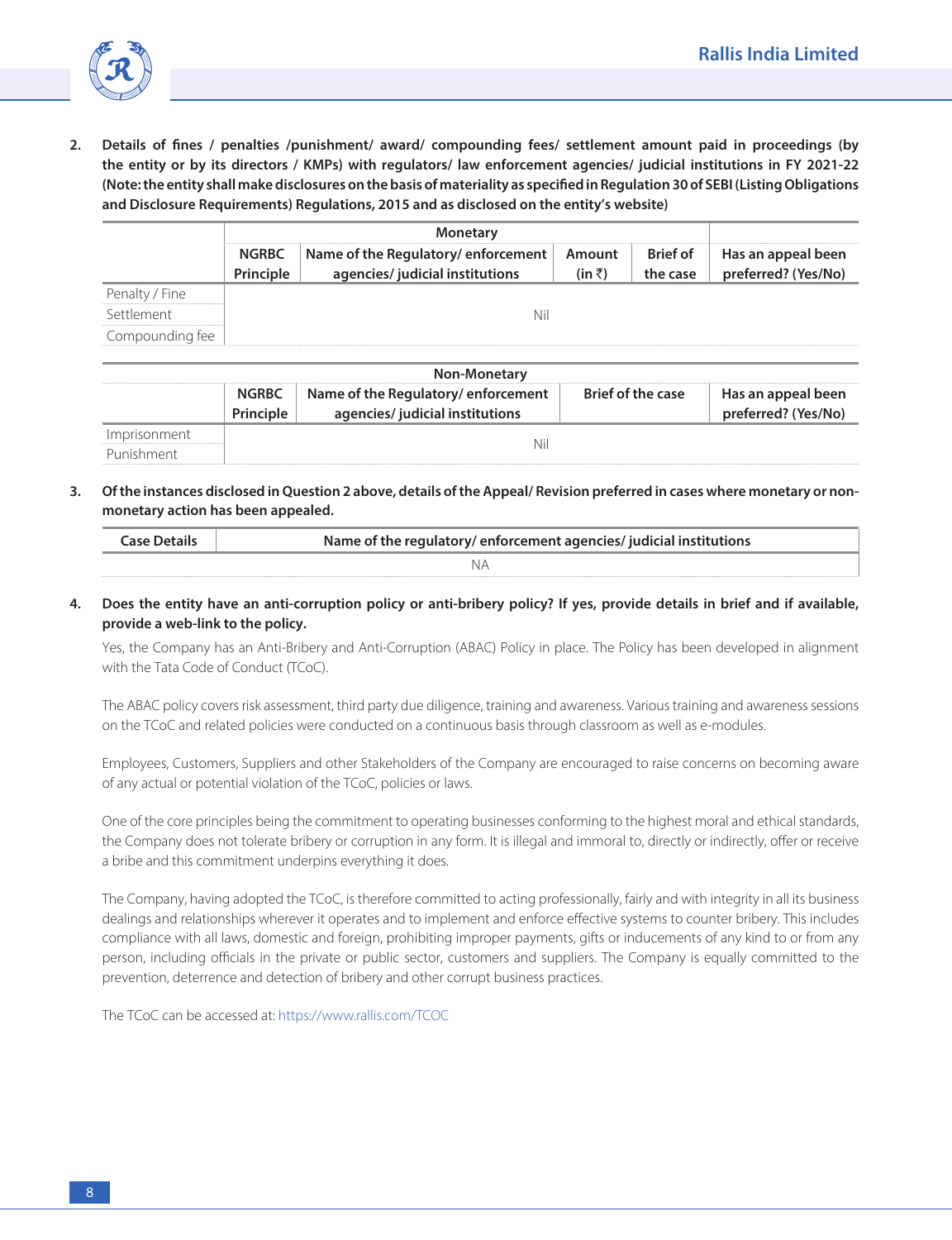**5. Number of Directors / KMPs / Employees against whom disciplinary action was taken by any law enforcement agency for the charges of bribery/ corruption**

|             | FY 2021-22 | FY 2020-21 |
|-------------|------------|------------|
|             |            |            |
| <b>KMPs</b> |            |            |
|             | N١         |            |
|             |            |            |

#### **6. Details of complaints with regard to conflict of interest**

|                                                                                                 | FY 2021-22 |                |        | FY 2020-21 |
|-------------------------------------------------------------------------------------------------|------------|----------------|--------|------------|
|                                                                                                 | Number     | <b>Remarks</b> | Number |            |
| Number of Complaints received in relation to issues of Conflict of<br>Interest of the Directors | Nil        |                |        |            |
| Number of Complaints received in relation to issues of Conflict of<br>Interest of the KMPs      |            |                |        |            |

**7. Provide details of any corrective action taken or underway on issues related to fines / penalties / action taken by regulators/ law enforcement agencies/ judicial institutions, on cases of corruption and conflicts of interest.**

Not Applicable

#### **LEADERSHIP INDICATORS**

**1. Awareness programmes conducted for value chain partners on any of the Principles during FY 2021-22**

| <b>Total number of awareness</b> | Topics / Principles covered under the          | % age of value chain partners covered (by  |
|----------------------------------|------------------------------------------------|--------------------------------------------|
| programmes held                  | training                                       | value of business done with such partners) |
|                                  | Topics addressed in the Tata Code of Conduct - |                                            |
|                                  | Anti-Bribery & Anti-Corruption Policy          |                                            |
| 40                               | Whistleblower Policy                           | 60                                         |
|                                  | Prevention of Sexual Harassment Policy         |                                            |
|                                  | Gift and Hospitality Policy                    |                                            |

## **2. Does the entity have processes in place to avoid/ manage conflict of interests involving members of the Board? (Yes/No) If yes, provide details of the same.**

 Yes, every Director of the Company discloses his/her concern or interest in the Company or companies or bodies corporate, firms, or other association of individuals and any change therein, annually or upon any change, which includes the shareholding.

 Further, a declaration is also taken annually from the Directors under the Code of Conduct confirming that they will always act in the interest of the Company and ensure that any other business or personal association which they may have, does not involve any conflict of interest with the operations of the Company and the role therein.

In the Meetings of the Board, the Directors abstain from participating in the items in which they are concerned or interested.

 For identifying and tracking conflict of interests involving the Directors/KMPs of the Company, the Corporate Secretarial team maintains a database of the Directors and the entities in which they are interested. This list is shared with the Finance department for monitoring and tracking transaction(s) entered by the Company with such parties.

 Additionally, the Senior Management also affirms annually that they have not entered into any material, financial and commercial transactions, which may have a potential conflict with the interest of the Company at large.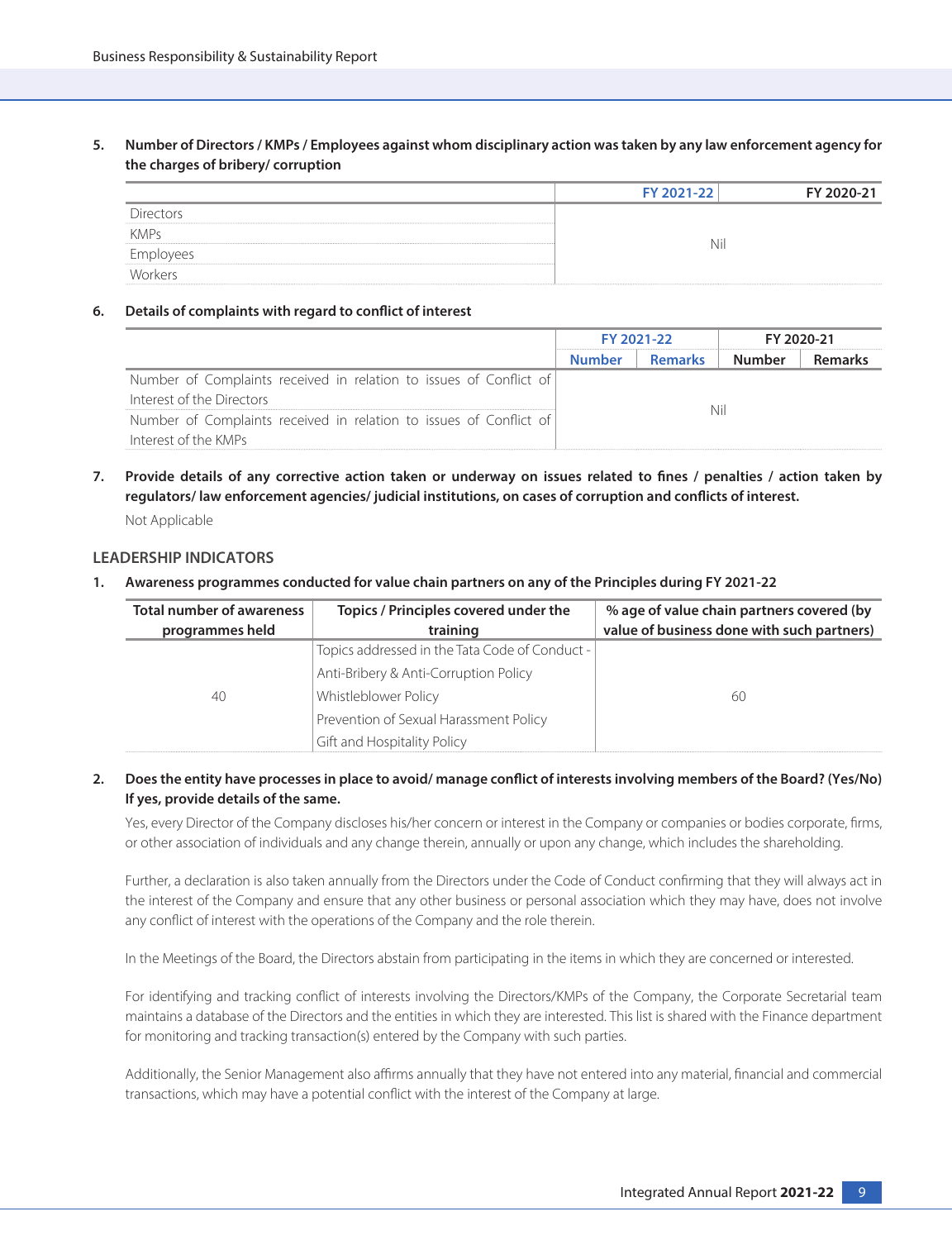

## **PRINCIPLE 2 – BUSINESSES SHOULD PROVIDE GOODS AND SERVICES IN A MANNER THAT IS SUSTAINABLE AND SAFE**

## **ESSENTIAL INDICATORS**

**1. R&D and capital expenditure (capex) investments in specific technologies to improve the environmental and social impacts of product and processes to total R&D and capex investments made by the entity, respectively.**

 $(\bar{\bar{\mathbf{\tau}}}$  in Lakh)

|                                                                                   | FY 2021-22 | FY 2020-21 | Details of improvements in environmental and                                                                                                                                                               |
|-----------------------------------------------------------------------------------|------------|------------|------------------------------------------------------------------------------------------------------------------------------------------------------------------------------------------------------------|
|                                                                                   |            |            | social impacts (indicative)                                                                                                                                                                                |
| R&D                                                                               | 374.09     | 251.54     | Solvent recovery and recycling across all process<br>Τ.<br>chemistry projects                                                                                                                              |
|                                                                                   |            |            | Formulation development such as those which<br>ii.<br>are water based, vegetable oil based, non-solvent<br>based, etc. and development of green and blue<br>triangle pesticide category formulations       |
|                                                                                   |            |            | iii.<br>Development for sustainable crop nutrition<br>products                                                                                                                                             |
| Capex<br>(Including capital<br>work-in-progress<br>and intangible<br>assets under | 321.66     | 231.90     | Equipment purchase (reactor : 5 litre & 10 litre<br>Τ.<br>capacity) to develop the technology for solvent<br>recovery and recycling<br>ji.<br>Energy saving: CFL to LED (monthly saving of<br>2,000 units) |
| development)                                                                      |            |            | iii.<br>Sustainable formulation development                                                                                                                                                                |

#### **2. Does the entity have procedures in place for sustainable sourcing? (Yes/No)**

#### **(a) Yes**

 During the year, the Company has developed a process for selection of suppliers and third parties which includes various parameters such as guidelines on Environment Health & Safety Policy, Legal Compliance, Adherence to TCoC, ISO Certification, etc.

## **(b) If yes, what percentage of inputs were sourced sustainably?**

 The Company plans to carry out a sustainability assessment of key Suppliers. In phase 1 the Company will be covering critical suppliers.

#### **3. Describe the processes in place to safely reclaim your products for reusing, recycling and disposing at the end of life, for (a) Plastics (including packaging) (b) E-waste (c) Hazardous waste and (d) Other waste.**

- **(a) Plastics (including packaging)** For damaged product packaging, the product is reclaimed at the depots and is returned to the respective factories for repacking. Further, the expired products are sent for incineration to an authorised agency in accordance with the Hazardous Waste Management Rules, 2016 ('the Rules')
- **(b) E- waste -** A pan India based agency authorised by the Pollution Control Board is selected for ensuring safe disposal of e-waste with minimal environmental impact
- **(c) Hazardous waste -** Hazardous waste is categorised as per the Rules and is sent to the authorised end users for utilising the same and converting it into useful products. The remaining hazardous waste is sent for proper disposal at Pollution Control Board's authorised facilities.
- **(d) Other waste** NA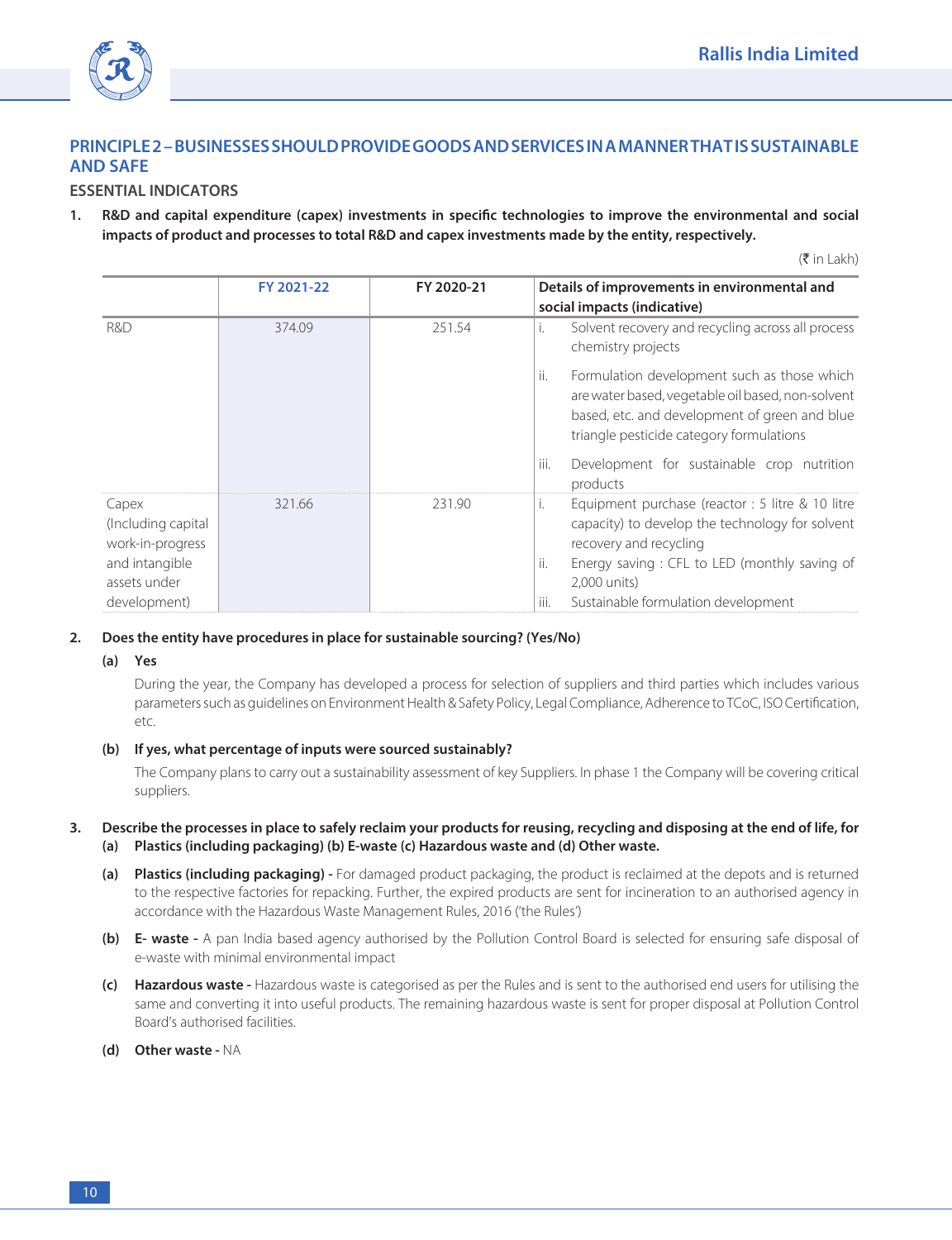**4. Whether Extended Producer Responsibility (EPR) is applicable to the entity's activities (Yes / No). If yes, whether the waste collection plan is in line with the Extended Producer Responsibility (EPR) plan submitted to Pollution Control Boards? If not, provide steps taken to address the same.**

 Yes. Plastic waste generated from end products is disposed off under EPR with the help of an agency authorised by the Central Pollution Control Board (CPCB). They collect plastic waste under two categories, namely multi layer and non-multi layer. The multi layer waste is disposed off at CPCB approved cement industries as co-processing and non-multi layer waste disposal is done at a certified plastic recycler. The Company files annual returns for plastic waste disposal at CPCB.

## **LEADERSHIP INDICATORS**

**1. Has the entity conducted Life Cycle Perspective / Assessment (LCA) for any of its products (for manufacturing industry) or for its services (for service industry)? If yes, provide Details in the following format?**

| <b>NIC</b><br>Code | Name of<br>Product /<br>Service | % of total<br><b>Turnover</b><br>contributed | Boundary for which the<br>Life cycle Perspective /<br>Assessment was conducted | independent external<br>agency (Yes / No) | Whether conducted by   Results communicated in<br>public domain (Yes / No)<br>If yes, provide the web<br>link |
|--------------------|---------------------------------|----------------------------------------------|--------------------------------------------------------------------------------|-------------------------------------------|---------------------------------------------------------------------------------------------------------------|
|                    |                                 |                                              | Nil                                                                            |                                           |                                                                                                               |

 **Note:** The Company is in process of carrying out LCA for its manufacturing unit at Ankleshwar, Gujarat. Additionally, the Company also assesses its Carbon Footprint.

**2. If there are any significant social or environmental concerns and/or risks arising from production or disposal of your products / services, as identified in the Life Cycle Perspective / Assessments (LCA) or through any other means, briefly describe the same along-with action taken to mitigate the same.**

| Name of Product / Service | Description of the risk / concern | Action Taken |  |
|---------------------------|-----------------------------------|--------------|--|
|                           |                                   |              |  |

**3. Percentage of recycled or reused input material to total material (by value) used in production (for manufacturing industry) or providing services (for service industry).**

| Indicate input material | Recycled or reuse input material to total material |            |  |
|-------------------------|----------------------------------------------------|------------|--|
|                         | <b>EY 2021-22</b>                                  | FY 2020-22 |  |
| Nii                     |                                                    |            |  |

**4. Of the products and packaging reclaimed at end of life of products, amount (in metric tonnes) reused, recycled, and safely disposed, as per the following format.**

|                                |                          | FY 2021-22 |                          | FY 2020-21    |                          |  |  |
|--------------------------------|--------------------------|------------|--------------------------|---------------|--------------------------|--|--|
|                                | <b>Re-used</b>           |            |                          | Re-used<br>MI |                          |  |  |
| Plastics (including packaging) | $\overline{\phantom{0}}$ |            |                          |               |                          |  |  |
| F-Waste                        |                          | 362        |                          | -             | $\overline{\phantom{a}}$ |  |  |
| Hazardous waste                |                          |            | $\overline{\phantom{a}}$ |               |                          |  |  |
|                                |                          |            |                          |               |                          |  |  |

**5. Reclaimed products and their packaging materials (as percentage of products sold) for each product category.**

| Indicate product category | Reclaimed products and their packaging materials as % of<br>total products sold in respective category |  |  |  |
|---------------------------|--------------------------------------------------------------------------------------------------------|--|--|--|
| Crop Protection Products  | 0.117%                                                                                                 |  |  |  |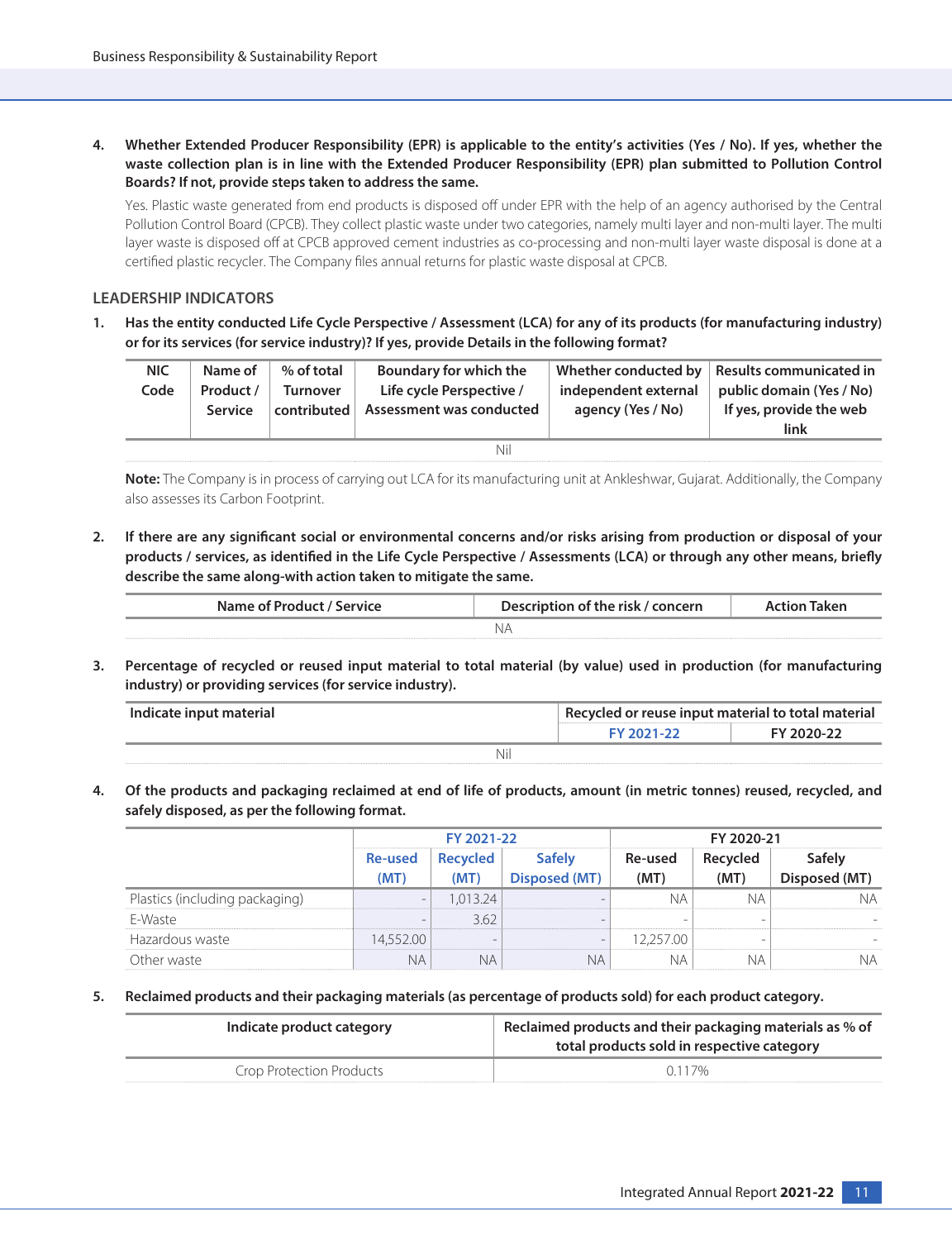

## **PRINCIPLE 3 – BUSINESSES SHOULD RESPECT AND PROMOTE THE WELL-BEING OF ALL EMPLOYEES, INCLUDING THOSE IN THEIR VALUE CHAINS**

## **ESSENTIAL INDICATORS**

## **1. a. Details of measures for the well-being of employees**

|              |       | % of Employees covered by |         |                       |       |                                       |       |                              |                          |                        |       |  |  |
|--------------|-------|---------------------------|---------|-----------------------|-------|---------------------------------------|-------|------------------------------|--------------------------|------------------------|-------|--|--|
| Category     | Total | Health<br>insurance       |         | Accident<br>insurance |       | <b>Maternity</b><br>benefits          |       | Paternity<br><b>Benefits</b> |                          | Day Care<br>facilities |       |  |  |
|              | (A)   | <b>Number</b>             | $\%$    | <b>Number</b>         | $\%$  | <b>Number</b>                         | $\%$  | <b>Number</b>                | $\%$                     | Number                 | $\%$  |  |  |
|              |       | (B)                       | (B / A) | (C)                   | (C/A) | (D)                                   | (D/A) | (D)                          | (E/A)                    | (F)                    | (F/A) |  |  |
|              |       |                           |         |                       |       | <b>Permanent Employees</b>            |       |                              |                          |                        |       |  |  |
| Male         | 1.604 | 1.604                     | 100%    | 1.604                 | 100%  | ΝA                                    | ΝA    |                              |                          |                        |       |  |  |
| Female       | 61    | 61                        | 100%    | 61                    | 100%  | 61                                    | 100%  | NА                           | NА                       |                        |       |  |  |
| Total        | 1,665 | 1,665                     | 100%    | 1,665                 | 100%  | 61                                    | 100%  |                              | $\overline{\phantom{a}}$ |                        |       |  |  |
|              |       |                           |         |                       |       | <b>Other than Permanent employees</b> |       |                              |                          |                        |       |  |  |
| Male         |       |                           |         |                       |       |                                       |       |                              |                          |                        |       |  |  |
| Female       |       |                           | Nil     |                       |       |                                       |       |                              |                          |                        |       |  |  |
| <b>Total</b> | 80    |                           |         |                       |       |                                       |       |                              |                          |                        |       |  |  |

#### **b. Details of measures for the well-being of workers:**

|              | % of Employees covered by |                            |      |                              |      |                                |      |                              |      |                     |               |     |
|--------------|---------------------------|----------------------------|------|------------------------------|------|--------------------------------|------|------------------------------|------|---------------------|---------------|-----|
| Category     | Total                     | <b>Health</b><br>insurance |      | <b>Accident</b><br>insurance |      | <b>Maternity</b><br>benefits   |      | Paternity<br><b>Benefits</b> |      | Day Care facilities |               |     |
|              | (A)                       | <b>Number</b>              | $\%$ | <b>Number</b>                | $\%$ | <b>Number</b>                  | $\%$ | <b>Number</b>                | $\%$ | <b>Number</b>       | $\frac{0}{0}$ |     |
|              |                           |                            | (B)  | (B/A)                        | (C)  | (C/A)                          | (D)  | (D/A)                        | (D)  | (E/A)               | (F)           | F/A |
|              |                           |                            |      |                              |      | <b>Permanent Employees</b>     |      |                              |      |                     |               |     |
| Male         | 51                        | 51                         | 100% | 51                           | 100% | N A                            | ΝA   |                              |      |                     |               |     |
| Female       |                           |                            | n    |                              |      | N A                            | NА   | N A                          | NА   | ΝA                  | ΝA            |     |
| <b>Total</b> | 51                        | 51                         | 100% | 51                           | 100% |                                |      |                              |      |                     |               |     |
|              |                           |                            |      |                              |      | Other than Permanent employees |      |                              |      |                     |               |     |
| Male         | 3.560                     | 3.560                      | 100% |                              |      |                                |      |                              |      |                     |               |     |
| Female       | 364                       | 364                        | 100% |                              | Nil  |                                |      |                              |      |                     |               |     |
| <b>Total</b> | 3,924                     | 3,924                      | 100% |                              |      |                                |      |                              |      |                     |               |     |

## **2. Details of retirement benefits for Current and Previous FY**

|                 |                                                                | FY 2021-22                                                   |                                                                     | FY 2020-21                                                     |                                                              |                                                              |  |
|-----------------|----------------------------------------------------------------|--------------------------------------------------------------|---------------------------------------------------------------------|----------------------------------------------------------------|--------------------------------------------------------------|--------------------------------------------------------------|--|
| <b>Benefits</b> | No. of<br>employees<br>covered as<br>a % of total<br>employees | No. of<br>employees<br>covered as<br>a % of total<br>workers | <b>Deducted and</b><br>deposited with<br>the authority<br>(Y/N/N.A) | No. of<br>employees<br>covered as<br>a % of total<br>employees | No. of<br>employees<br>covered as<br>a % of total<br>workers | Deducted and<br>deposited with<br>the authority<br>(Y/N/N.A) |  |
|                 | 100%                                                           | 100%                                                         |                                                                     | 100%                                                           | 100%                                                         |                                                              |  |
| Gratuity        | $\bigcap Q_{\alpha}$                                           | $00\%$                                                       |                                                                     | $\bigcap Q$                                                    | $100\%$                                                      |                                                              |  |

**3. Accessibility of workplaces - Are the premises / offices of the entity accessible to differently abled employees, as per the requirements of the Rights of Persons with Disabilities Act, 2016? If not, whether any steps are being taken by the entity in this regard.**

Most of our working locations are accessible to differently abled persons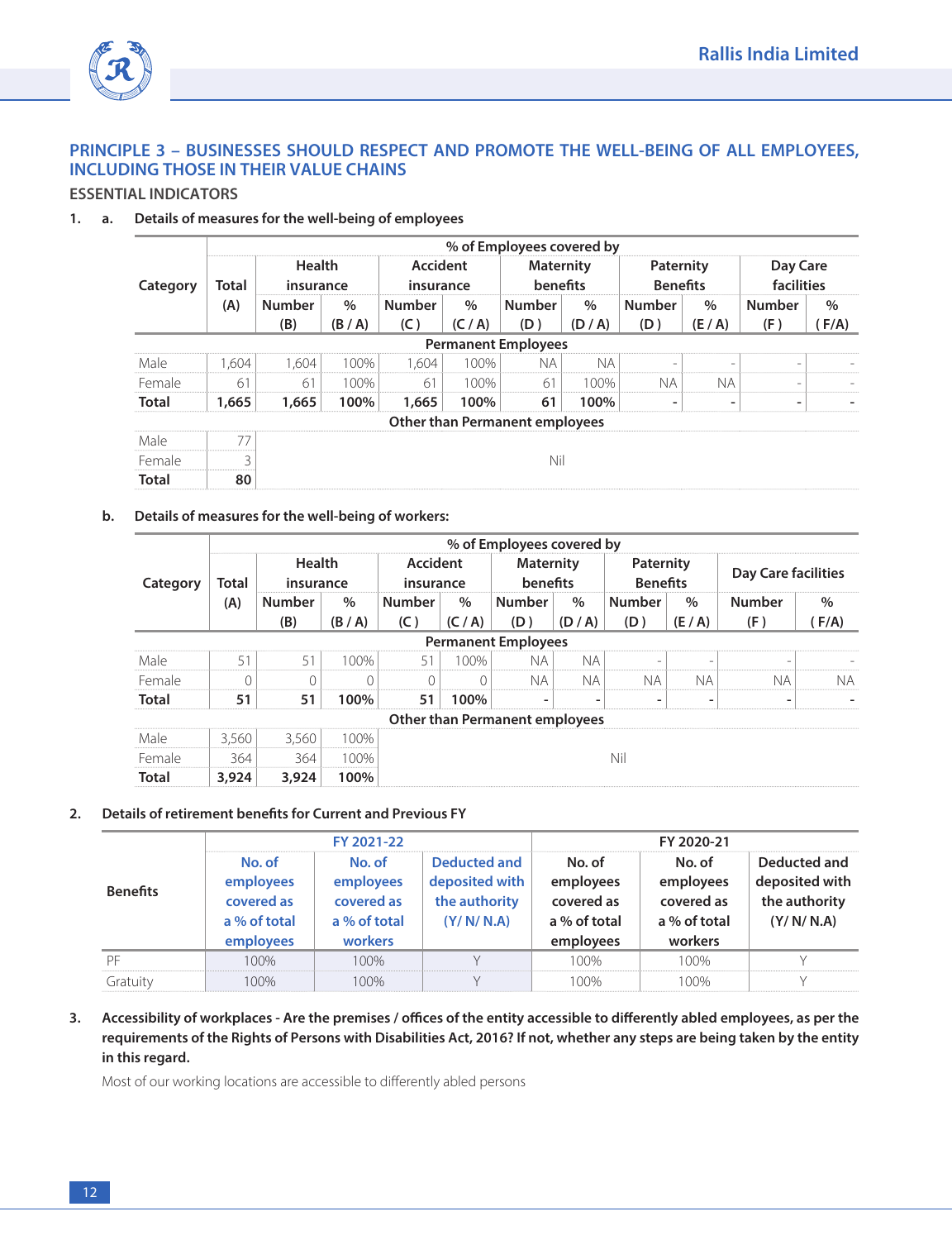## **4. Does the entity have an equal opportunity policy as per the Rights of Persons with Disabilities Act, 2016? If so, provide a web-link to the policy.**

 The Company is governed by the TCoC whereby all the employees and those eligible are provided with equal opportunities. The Company is committed by an inclusive work culture without any discrimination on the grounds of race, caste, religion, colour, marital status, gender, sex, age, nationality, ethnic origin, disability and such other grounds as precribed and protected by the applicable laws.

The TCoC can be accessed at: [https://www.rallis.com/TCOC](https://www.rallis.com/Upload/Content_Files/TCOC_Revised.pdf)

#### **5. Return to work and Retention rates of permanent employees that took parental leave.**

| 1ANA1  | Permanent employees |                       | <b>Permanent workers</b> |                       |  |
|--------|---------------------|-----------------------|--------------------------|-----------------------|--|
|        | Return to work rate | <b>Retention rate</b> | Return to work rate      | <b>Retention rate</b> |  |
|        |                     |                       |                          |                       |  |
| -emale |                     |                       |                          |                       |  |
|        | n                   |                       |                          |                       |  |

## **6. Is there a mechanism available to receive and redress grievances for the following categories of employees? If yes, give details of the mechanism in brief.**

|                                       | Yes / No<br>(If yes, then give details of the mechanism in brief) |
|---------------------------------------|-------------------------------------------------------------------|
| <b>Permanent Workers</b>              |                                                                   |
| <b>Other than Permanent Workers</b>   |                                                                   |
| <b>Permanent Employees</b>            |                                                                   |
| <b>Other than Permanent Employees</b> |                                                                   |

Employees are encouraged to share their concerns with their reporting managers, the HR department and members of the Senior Leadership Team. Apart from this, an Ethics and POSH escalation mechanism is also available including a third party helpline.

 The Company, on a regular basis, sensitises its employees on the same as well. It is mandatory for new employees to read, understand and affirm to the TCoC document as part of the induction program.

Employees can raise their concerns to -

- i. Ethics mailbox [ethics@rallis.com](mailto:ethics@rallis.com), posh@rallis.com
- ii. Independent Third Party Helpline Integrity Matters at reportmyconcern@integritymatters.in
- iii. Ethics Counsellors, POSH Committee Members
- iv. The Whistleblower channel

 The concern received, if any, is investigated by the authorised persons by gathering, validating and analysing the data. The observations and findings / recommendations are shared with the PEO (Principal Ethics Officer). The documentation of the action taken is filed for records. Periodically, these concerns are reviewed by the Audit Committee Members. The lessons learnt are also shared during the quarterly Employee Communication meetings.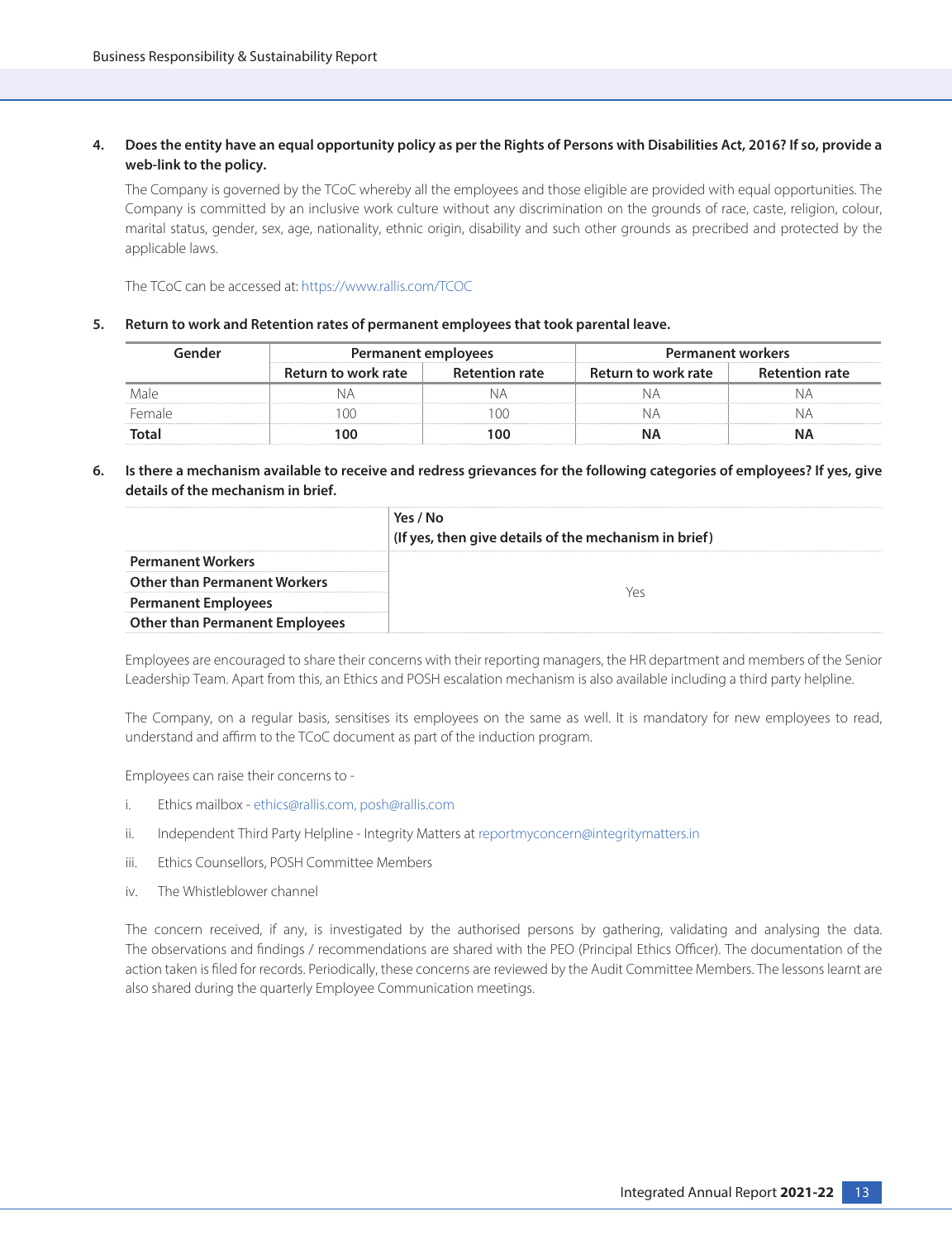

**7. Membership of employees in association(s) or Unions recognised by the listed entity**

|                                     |                                                                  | FY 2021-22                                                                                                           | FY 2020-21 |                                                                    |                                                                                                          |                      |
|-------------------------------------|------------------------------------------------------------------|----------------------------------------------------------------------------------------------------------------------|------------|--------------------------------------------------------------------|----------------------------------------------------------------------------------------------------------|----------------------|
| Category                            | Total<br>employees<br>/ workers in<br>respective<br>category (A) | No. of employees $/$   % (B/A)<br>workers in respective<br>category, who are<br>part of associations<br>or Union (B) |            | Total<br>employees<br>/ workers in<br>respective<br>category $(C)$ | No. of employees /<br>workers in respective<br>category, who are<br>part of associations<br>or Union (D) | $\frac{96}{2}$ (D/C) |
| <b>Total Permanent</b><br>employees | 1,665                                                            |                                                                                                                      |            | 1,645                                                              |                                                                                                          |                      |
| Male                                | 1.604                                                            |                                                                                                                      |            | 1.592                                                              |                                                                                                          |                      |
| Female                              | 6                                                                |                                                                                                                      |            | 53                                                                 |                                                                                                          |                      |
| <b>Total Permanent</b><br>workers   | 51                                                               | 51                                                                                                                   | 100%       | 55                                                                 | 55                                                                                                       | 100%                 |
| Male                                | 5.                                                               | 51                                                                                                                   | $100\%$    | 55                                                                 | 55                                                                                                       | 100%                 |
| Female                              |                                                                  |                                                                                                                      |            |                                                                    |                                                                                                          |                      |

## **8. Details of training given to employees**

|              |              | FY 2021-22                              |             |                         |                  |              | FY 2020-21                       |          |                         |         |  |
|--------------|--------------|-----------------------------------------|-------------|-------------------------|------------------|--------------|----------------------------------|----------|-------------------------|---------|--|
| Category     | <b>Total</b> | <b>On Health and</b><br>safety Measures |             | On skill<br>upgradation |                  | Total<br>(D) | On Health and<br>safety measures |          | On skill<br>upgradation |         |  |
|              | (A)          | No. (B)                                 | $%$ (B / A) | No. (C)                 | $\%$<br>(C/A)    |              | No(E)                            | % (E/ D) | No. (F)                 | % (F/D) |  |
|              |              |                                         |             |                         | <b>Employees</b> |              |                                  |          |                         |         |  |
| Male         | 1.604        | 1.604                                   | 100%        | 1.396                   | 87%              | 1.592        | 1.592                            | 100%     | 1.353                   | 85%     |  |
| Female       | 61           | 61                                      | 100%        | 53                      | 87%              | 53           | 53                               | 100%     | 45                      | 85%     |  |
| Total        | 1,665        | 1,665                                   | 100%        | 1,449                   | 87%              | 1,645        | 1,645                            | 100%     | 1,398                   | 85%     |  |
|              |              |                                         |             |                         | <b>Workers</b>   |              |                                  |          |                         |         |  |
| Male         | 51           | 51                                      | 100%        | 51                      | 100%             | 55           | 55                               | 100%     | 55                      | 100%    |  |
| Female       | $\cap$       |                                         |             |                         |                  |              |                                  |          |                         |         |  |
| <b>Total</b> | 51           | 51                                      | 100%        | 51                      | 100%             | 55           | 55                               | 100%     | 55                      | 100%    |  |

#### **9. Details of performance and career development reviews of employees**

|         |           | FY 2021-22 |         | FY 2020-21 |       |  |  |
|---------|-----------|------------|---------|------------|-------|--|--|
|         | Total (A) |            |         | [otal (C)  | No(D) |  |  |
|         |           |            |         |            |       |  |  |
|         |           |            |         |            |       |  |  |
| Female. |           |            |         |            |       |  |  |
|         |           |            |         |            |       |  |  |
|         |           |            | Workers |            |       |  |  |
|         |           |            |         |            |       |  |  |
| -emale  |           |            |         |            |       |  |  |
|         |           |            |         |            |       |  |  |

## **10. Health and Safety Management System**

## **a. Whether an occupational health and safety management system has been implemented by the entity? (Yes/ No). If yes, the coverage of such a system?**

 Yes. The Safety & Health Management system covers activities across all manufacturing locations, offices, research laboratories and supply chain partners and ensures the protection of environment, health & safety of its employees, contractors, visitors and all other relevant stakeholders.

 The Company has also adopted Environment, Health & Safety Policy which can be accessed on its website at: [https://www.](https://www.rallis.com/upload/pdf/ehs-policy-2019.pdf) [rallis.com/EHSPolicy](https://www.rallis.com/upload/pdf/ehs-policy-2019.pdf)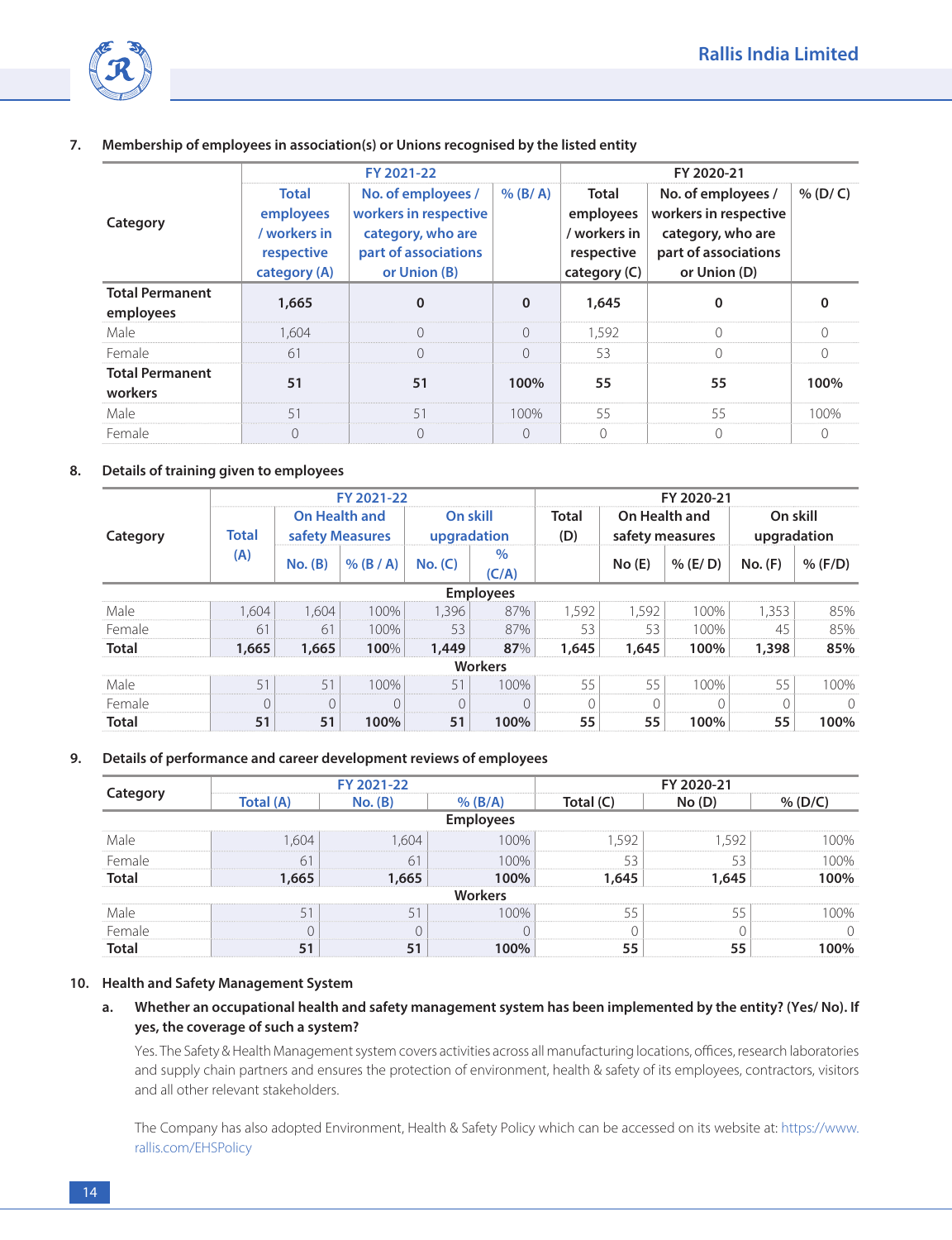## **b. What are the processes used to identify work-related hazards and assess risks on a routine and non-routine basis by the entity?**

 The Company has a process for Risk Management which is essential for preventing incidents, injuries, occupational disease, emergency preparedness and business continuity. There is a structured Risk Assessment & Management process which is regularly reviewed and mitigation plans are put in place to reduce the risk.

 For all activities including routine or non-routine, hazards are identified by a trained cross functional team and risk assessment is done through Hazard Identification and Risk Assessment (HIRA) / Job Safety Analysis (JSA) / Standard Operating Procedures (SOP) which is referred before starting any activity. Identified hazards and associated risks are addressed through operational control measures using a hierarchy of control approach. Techniques like Process Hazard Analysis (PHA), what-if-analysis, Failure Mode Effect Analysis (FMEA) are carried out on a case to case basis.

 Storage and handling of toxic chemicals like Ammonia, Bromine, Solvents, flammable materials like fuel, etc. are identified as the major process hazards at the site for which the Company has carried out Quantitative Risk Assessment; HAZOP study & engineering control as appropriate.

 Considering the level of process hazards, Ankleshwar and Dahej, Gujarat (manufacturing units of the Company) have been working on Process Safety and Risk Management (PSRM) for the last two years.

**c. Whether you have processes for employees to report the work-related hazards and to remove themselves from such risks. (Y/N)**

 Yes. Work related Hazards are being identified and addressed through a daily plant round and cross functional Behaviour Safety Observation rounds. Analysis of observations are being done through Master Data Online (MDO) safety e-portal and controls are identified during studies like HIRA, HAZOP, JSA etc.

## **d. Do the employees of the entity have access to non-occupational medical and healthcare services? (Yes/ No)**

Yes. All employees are covered under the Mediclaim Insurance Policy and Group Personal Accident Policy

#### **11. Details of safety related incidents, in the following format**

| Safety Incident                                                               | Category                   | FY 2021-22 | FY 2020-21 |
|-------------------------------------------------------------------------------|----------------------------|------------|------------|
| Lost time injury Frequency Rate (LTIFR) (per one million-person hours worked) | ,<br>/orkers               | 013        |            |
| Total recordable work-related injuries                                        |                            |            |            |
| No. of fatalities                                                             | $\frac{1}{2}$ Ernployees & |            |            |
| High consequence work related injury or ill health (excluding fatalities)     | $\frac{1}{2}$ amployees &  |            |            |

## **12. Describe the measures taken by the entity to ensure a safe and healthy workplace**

 At Rallis, a culture of safety is encouraged across hierarchies by promoting behaviour-based safety, process safety and road safety as key focus areas among its workforce, PSRM implementation started at the Dahej and Ankleshwar sites after a gap assessment with the help of an external competent agency. Rallis is taking various measures to further strengthen its process safety through enhancing automation in chemical processes and unit operations. Safety Audit conducted at all manufacturing sites by corporate safety to identify and rectify the gaps in workplace safety. TfS (Together for Sustainability) audit process was carried out to verify Rallis' sustainability performance against a defined set of audit criteria on environment, health & employee wellbeing. Both Ankleshwar and Dahej where the assessment was carried out, fared very well in TfS Audit with high scores. Tata group safety standards are implemented at sites to align the site procedure with the group guidelines. MDO - the e-portal has also been implemented to record safety performance and take timely action on deviations.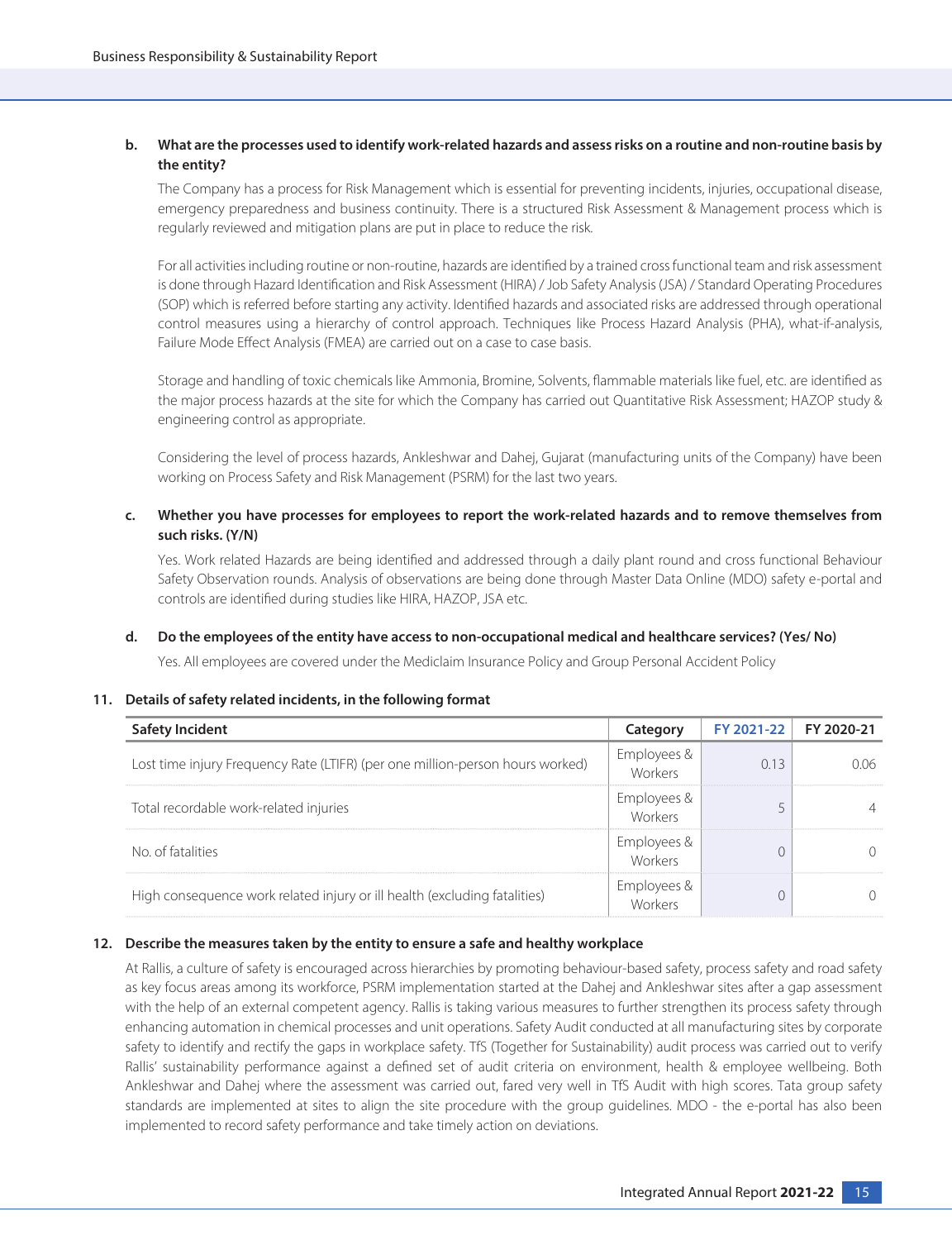

 The Company also has a Board level Safety, Health, Environment and Sustainability ('SHES') Committee, chaired by a Non-Executive, Independent Director. The Committee reviews and monitors the safety, health, environmental and sustainability practices, processes, standards and activities of the Company to ensure compliance with appropriate laws and legislation. This Committee also provides valuable direction and guidance to the Management to ensure that Safety and Sustainability implications are duly and timely addressed. All the incidents are reported to the Committee and are investigated and analysed to avoid any recurrence.

## **13. Number of Complaints on the following made by employees**

|                                       | FY 2021-22 |                                                         |                | FY 2020-21                      |                                          |                |  |
|---------------------------------------|------------|---------------------------------------------------------|----------------|---------------------------------|------------------------------------------|----------------|--|
|                                       | the year   | Filed during   Pending resolution<br>at the end of year | <b>Remarks</b> | <b>Filed during</b><br>the year | Pending resolution<br>at the end of year | <b>Remarks</b> |  |
| Working conditions<br>Health & Safety |            |                                                         |                | Ni                              |                                          |                |  |

#### **14. Assessments for the year**

|                             | % of your plants and offices that were assessed       |  |  |  |
|-----------------------------|-------------------------------------------------------|--|--|--|
|                             | (by entity or statutory authorities or third parties) |  |  |  |
| Health and safety practices | 100%                                                  |  |  |  |
| <b>Working Conditions</b>   | 100%                                                  |  |  |  |

Assessments were carried out by the Directorate of Industrial Safety & Health and Indian Chemical Council.

## **15. Provide details of any corrective action taken or underway to address safety-related incidents (if any) and on significant risks / concerns arising from assessments of health & safety practices and working conditions.**

 The Company follows Tata group Safety Incident Investigation guidelines. The Incident Investigation process describes a structured approach to identify, assess and control various hazards and risks and support the system to achieve the goal of 'Zero Harm' along with other business goals of zero defects, zero legal non-compliance etc. in a systematic and auditable manner. Incident Investigation guideline support the Rallis Safety Policy, Safety Principles and Technical requirement on Process Safety & Risk Management.

 It outlines a structured approach to list and investigate the process of safety incidents and near misses, work out the root cause(s), with possible corrective or preventive action and to follow up closure of these actions identified.

 All incidents are investigated by a cross-functional team and all critical factors involved in the incident are determined through root cause analysis with proper corrective and preventive actions to prevent a recurrence.

 The learnings are shared and training is conducted for better understanding & better implementation of processes across all locations.

 A Report prepared by a process of collating all the safety incidents (critical near miss, safety parameters, process safety, fire incidents, etc.) through a safety cross functional team forms the basis for the monthly report which is sent to the senior leadership team and to the SHES Committee of the Board.

## **LEADERSHIP INDICATORS**

## **1. Does the entity extend any life insurance or any compensatory package in the event of death of (A) Employees (Y/N)**

 Yes. Rallis has a scheme in place to provide Financial Assistance to the legal dependents of the permanent employees in case of death while in service.

 In addition to this, the employees are covered under the Group Personal Accident (GPA) Policy. The GPA Policy is also being extended to the contract employees working in manufacturing units and offices.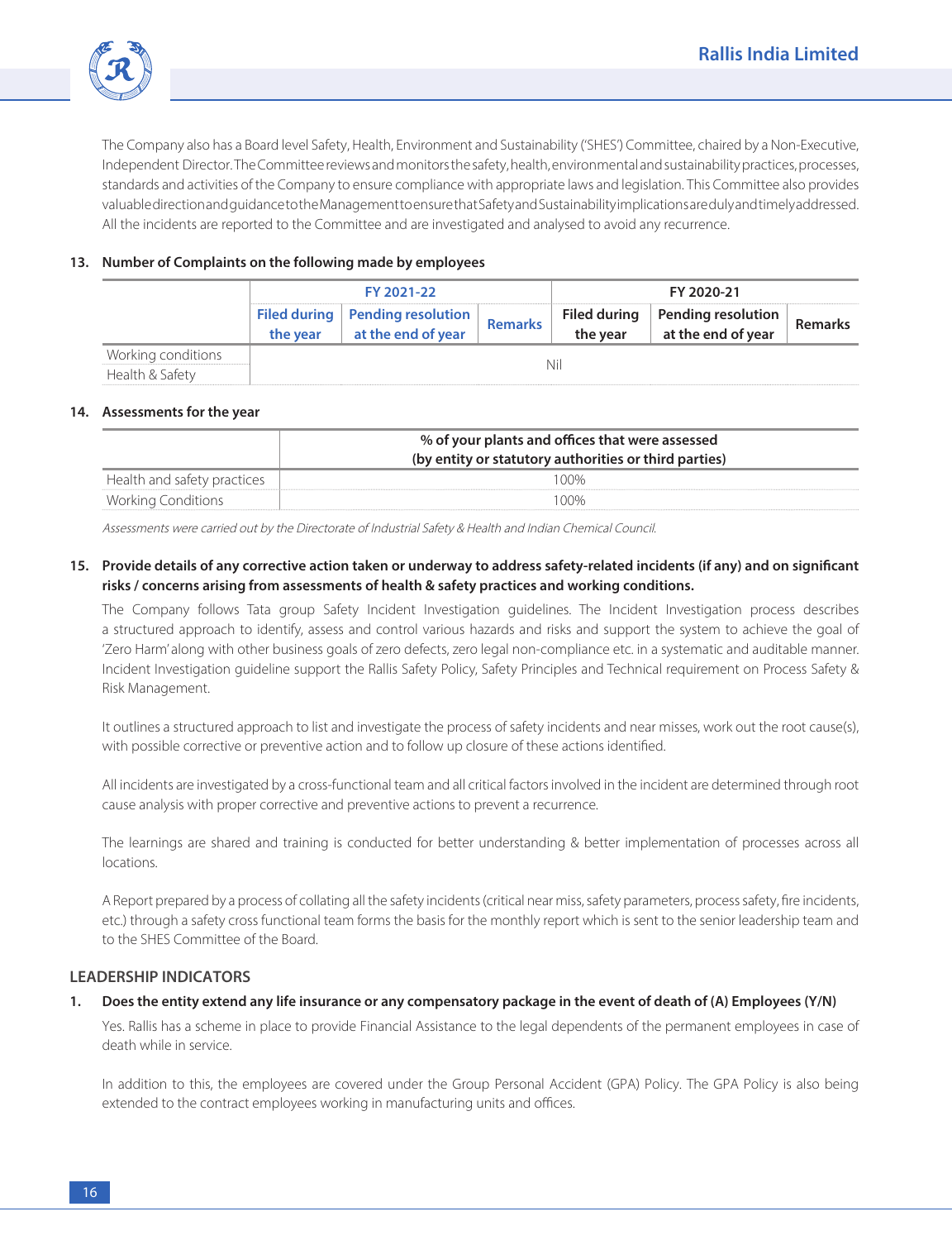**2. Provide the measures undertaken by the entity to ensure that statutory dues have been deducted and deposited by the value chain partners.**

 The Company monitors and tracks the compliance related to statutory dues by contractors supplying third party resources as a part of regular checks while processing the invoices. Periodic audits are also conducted to ensure compliance.

**3. Provide the number of employees having suffered high consequence work-related injury / ill-health / fatalities (as reported in Q11 of Essential Indicators above), who have been rehabilitated and placed in suitable employment or whose family members have been placed in suitable employment**

|                      | Total no. of affected employees |            | No. of employees that are rehabilitated and placed<br>in suitable employment or whose family members<br>have been placed in suitable employment |            |  |  |
|----------------------|---------------------------------|------------|-------------------------------------------------------------------------------------------------------------------------------------------------|------------|--|--|
|                      | FY 2021-22                      | FY 2020-21 | FY 2021-22                                                                                                                                      | FY 2020-21 |  |  |
| Employees<br>Workers |                                 |            | Nil                                                                                                                                             |            |  |  |

**4. Does the entity provide transition assistance programs to facilitate continued employability and the management of career endings resulting from retirement or termination of employment? (Yes/ No)**

No

**5. Details of assessment of value chain partners.**

|                             | % of value chain partners (by value of business done with<br>such partners) that were assessed |  |  |  |  |
|-----------------------------|------------------------------------------------------------------------------------------------|--|--|--|--|
| Health and safety practices | 100%                                                                                           |  |  |  |  |
| Working conditions          | 100%                                                                                           |  |  |  |  |

**6. Provide details of any corrective actions taken or underway to address significant risks / concerns arising from assessments of health and safety practices and working conditions of value chain partners.**

 The Company conducts EHS, system & regulatory audits of the third parties, their warehouses and of suppliers at regular intervals to ensure compliance of various processes. Regular follow ups are being done to ensure implementation of suggested corrective / preventive actions.

## **PRINCIPLE 4 – BUSINESSES SHOULD RESPECT THE INTERESTS OF AND BE RESPONSIVE TO ALL ITS STAKEHOLDERS**

#### **ESSENTIAL INDICATORS**

#### **1. Describe the processes for identifying key stakeholder groups of the entity.**

 The Company identifies and engages with various stakeholders with the intention of understanding and addressing their expectations and developing short, medium and long-term strategies of the Company. The internal and external groups of key stakeholders identified on the basis of their immediate impact on the operations and working of the Company include Employees, Shareholders, Customers, Communities, Suppliers, Government Authorities, Partners and Vendors.

The Company also engages with the analysts and news media from time to time.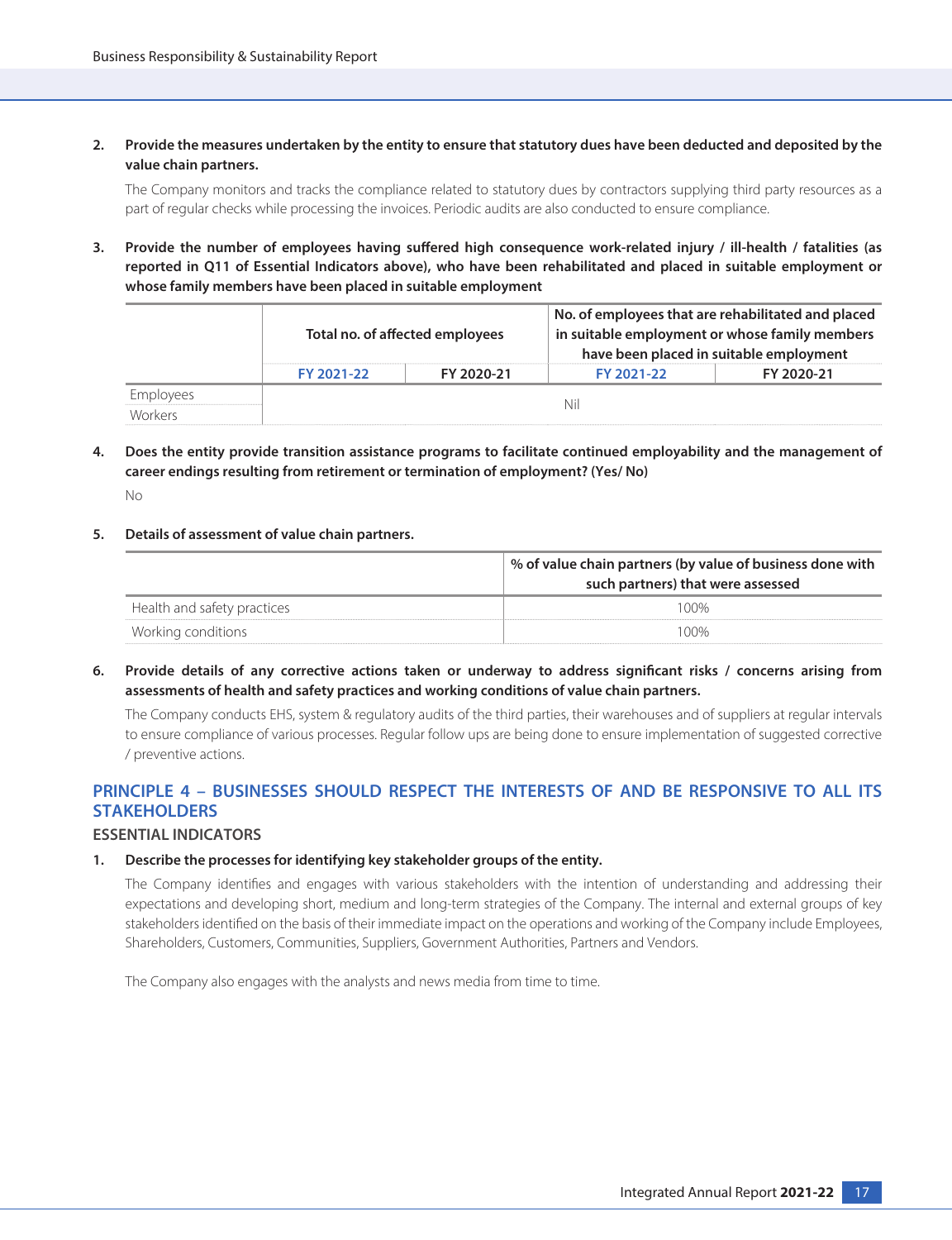

## **2. List stakeholder groups identified as key for your entity and the frequency of engagement with each stakeholder group.**

| <b>Stakeholder</b><br>Group | Whether<br>identified as<br>Vulnerable &<br>Marginalized<br>group (Yes/No) | <b>Channels of communication</b><br>(Email, SMS, Newspaper,<br>Pamphlets, Advertisement,<br><b>Community Meetings, Notice</b><br><b>Board, Websites)</b>                                                                                                                                                                          | Frequency of<br>engagement<br>(Annually /<br>Half yearly/<br>Quarterly) | Purpose and scope of<br>engagement including key<br>topics and concerns raised<br>during such engagement                                                                                                                                                                                                                                              |
|-----------------------------|----------------------------------------------------------------------------|-----------------------------------------------------------------------------------------------------------------------------------------------------------------------------------------------------------------------------------------------------------------------------------------------------------------------------------|-------------------------------------------------------------------------|-------------------------------------------------------------------------------------------------------------------------------------------------------------------------------------------------------------------------------------------------------------------------------------------------------------------------------------------------------|
| Shareholders                | <b>No</b>                                                                  | Annual General Meeting, Shareholder<br>meets, email, Stock Exchange (SE)<br>intimations, investor/analysts meet/<br>calls,<br>annual<br>conference<br>report,<br>quarterly results, media releases and<br>Company/SE website                                                                                                      | Ongoing                                                                 | Share price appreciation, dividends,<br>profitability and financial stability,<br>robust ESG practices climate<br>change risks, cyber risks, growth<br>prospects                                                                                                                                                                                      |
| Employees                   | No                                                                         | Senior leaders' communication/talk /<br>forum, Employee Communication (CEO<br>Online), goal setting and performance<br>appraisal meetings/review, arbitration/<br>union meetings, wellness initiatives,<br>engagement survey, email, intranet,<br>websites, poster campaigns, circulars,<br>quarterly publication and newsletters | Ongoing                                                                 | $(RC)$ ,<br>Responsible<br>Care<br>innovation, operational efficiencies,<br>improvement<br>areas,<br>long-term<br>plans,<br>training<br>strategy<br>and<br>awareness, responsible marketing,<br>communication,<br>health,<br>brand<br>safety and engagement initiatives                                                                               |
| Customers                   | <b>No</b>                                                                  | Website, distributor / retailer / direct<br>customer / MD, senior leader-customer<br>meets / visits, customer plant visits,<br>MD / COO club, Dealer's meet,<br>discussion,<br>focus<br>trade<br>group<br>membership,<br>complaints<br>body<br>management, helpdesk, conferences,<br>customer surveys and NPS                     | Ongoing                                                                 | Product quality and availability,<br>responsiveness to needs, after sales<br>service, responsible quidelines /<br>manufacturing, climate change<br>disclosures, Safety awareness and<br>safe use of Agrochemicals                                                                                                                                     |
| Suppliers /<br>Partners     | No                                                                         | Prequalification<br>vetting,<br>communication<br>partnership<br>and<br>meets, plant visits, MoU and framework<br>agreements, professional networks,<br>contract management/review, on site<br>presentations, satisfaction surveys                                                                                                 | Ongoing                                                                 | Quality,<br>timely<br>delivery<br>and<br>payments,<br>ESG<br>consideration<br>(sustainability,<br>safety<br>checks,<br>compliances, ethical behaviour), ISO<br>and OHSAS standards, collaboration<br>and digitalisation opportunities                                                                                                                 |
| Government                  | <b>No</b>                                                                  | Advocacy meetings with local/state/<br>national government and ministries,<br>seminars, media releases, conferences,<br>membership<br>in local<br>enterprise<br>partnership and industry bodies                                                                                                                                   | Ongoing                                                                 | Strong ESG practices<br>(climate<br>roadmap,<br>change<br>frameworks<br>sustainability and<br>beyond<br>for<br>compliance and RC, changes in<br>regulatory frameworks, skill and<br>capacity building, employment,<br>environmental measures), policy<br>advocacy, timely contribution to<br>exchequer/ local infrastructure,<br>proactive engagement |
| Communities                 | Partially                                                                  | Meets of community / local authorities<br>/ location heads, community visits<br>and projects, partnership with local<br>charities,<br>volunteerism,<br>seminars/<br>conferences, CSR Partner's meet                                                                                                                               | Ongoing                                                                 | Integrated water management,<br>clean water, Natural Resource<br>Management,<br>community<br>development, livelihood support,<br>disaster relief, support of the UN<br>SDGs, Education, Skill development,<br>Farmer Safety etc.                                                                                                                      |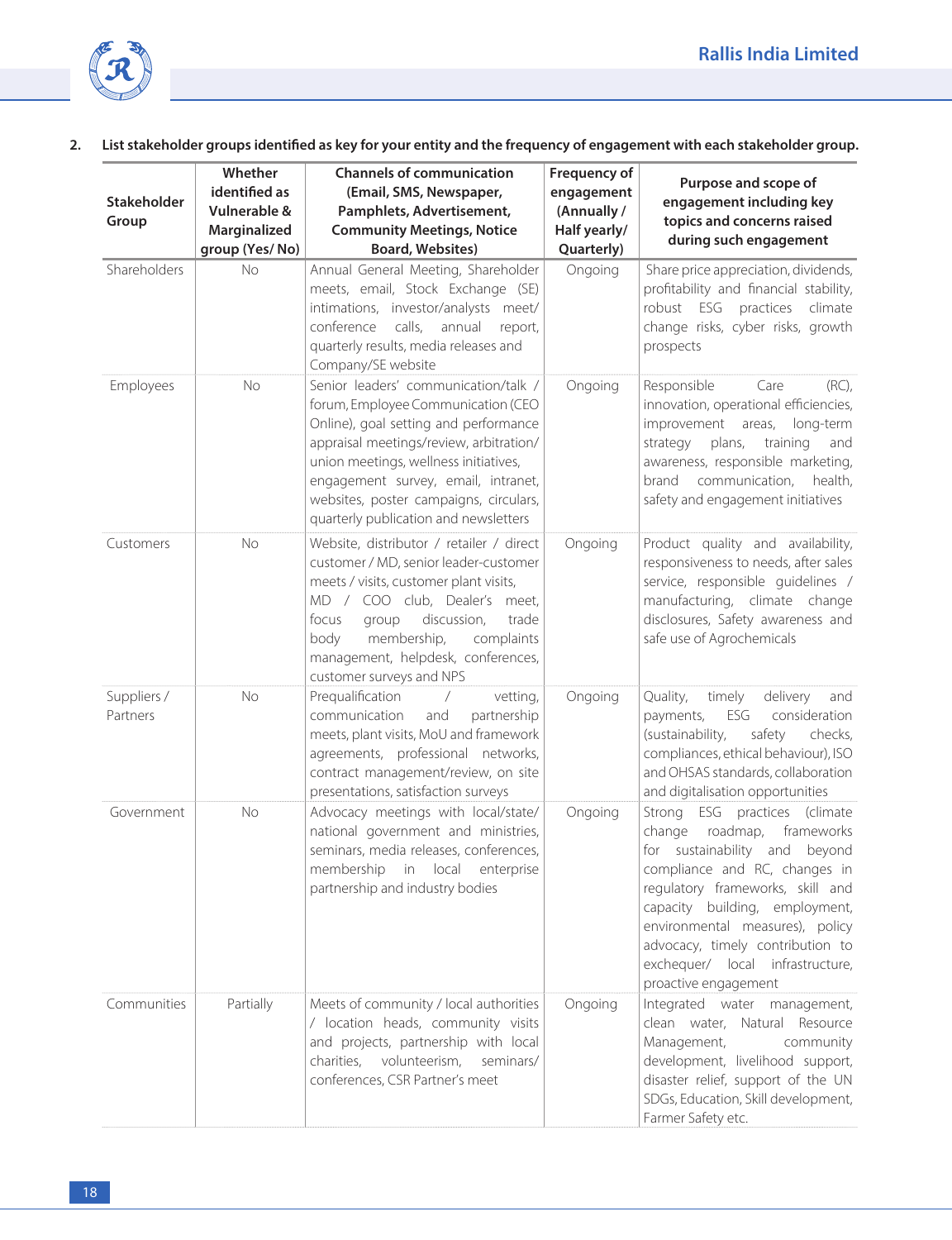#### **LEADERSHIP INDICATORS**

**1. Provide the processes for consultation between stakeholders and the Board on economic, environmental and social topics or if consultation is delegated, how is feedback from such consultations provided to the Board.**

 The Company's management regularly interacts with key stakeholders i.e investors, customers, suppliers, employees etc. The Company has a Safety, Health, Environment & Sustainability and CSR Committees that updates the progress of actions to the Board and takes inputs on a quarterly basis.

**2. Whether stakeholder consultation is used to support the identification and management of environmental, and social topics (Yes / No). If so, provide details of instances as to how the inputs received from stakeholders on these topics were incorporated into policies and activities of the entity.**

 Yes, through materiality assessment, we engage with our stakeholders in terms of identifying and prioritising the issues pertaining to economic, environmental and social topics.

(For further details please refer to the section on Stakeholder Engagement on Page 19 of the Integrated Report)

**3. Provide details of instances of engagement with and actions taken to address the concerns of vulnerable/ marginalized stakeholder groups.**

 The Company follows an integrated development approach, which specifically targets the disadvantaged, vulnerable and marginalised stakeholders. The Company began its journey a few years ago by focussing on Affirmative Action i.e. disadvantaged communities. All social initiatives under these elements are carried out around the Company's areas of operations. As per the need assessment, the Scheduled Caste (SC) / Scheduled Tribe (ST) community in the Company's neighbourhood regions aspires for better education, health care, agriculture/animal husbandry, better livelihood skills and employment.

 The Company's entry level recruitment like Diploma Engineer Trainees, Graduate Engineer Trainees and Management Trainees focus on colleges with areas dominant by SC/ST. The internal job posting initiative Seamlessly Harnessing Internal Expertise ('SHINE') is further enhanced to include referrals for candidates from the economically and socially backward communities calling it Seamlessly Harnessing Internal Expertise ('SHINE+').

 Tata Affirmative Action Program (TAAP) is designed to address the vulnerable and marginalised community especially SC / ST. Rallis works under 5 Es – Employment, Entrepreneurship, Employability, Education and Essential enablers to empower SC / ST. communities. Various programs and targets for each program are planned and implemented. External assessment by assessors from Tata group fraternity reviews the work done in TAAP and shares the feedback including the positive as well as areas of improvement under these 5 Es.

## **PRINCIPLE 5 – BUSINESSES SHOULD RESPECT AND PROMOTE HUMAN RIGHTS**

#### **ESSENTIAL INDICATORS**

#### **1. Employees who have been provided training on human rights issues and policy(ies) of the entity, in the following format**

|                        |           | FY 2021-22                                                                    |                                 |       | FY 2020-21 |      |  |  |
|------------------------|-----------|-------------------------------------------------------------------------------|---------------------------------|-------|------------|------|--|--|
| Category               | Total (A) | No. of employees $\vert\%$ (B / A) $\vert$ Total (C) $\vert$ No. of employees |                                 |       |            | % (D |  |  |
|                        |           | <b>Employees</b>                                                              |                                 |       |            |      |  |  |
| Permanent              | 665       | .665                                                                          | $00\%$                          |       | 645        |      |  |  |
| Other than Permanent   | 8ſ        | 8 <sup>c</sup>                                                                | 100%                            |       |            |      |  |  |
| <b>Total Employees</b> | 1.745     | .745                                                                          | 100%                            | 1.767 | 767        | 100% |  |  |
|                        |           | Workers                                                                       |                                 |       |            |      |  |  |
| Permanent              |           |                                                                               | $\bigcap_{\alpha\in\mathbb{N}}$ |       |            |      |  |  |
| Other than Permanent   |           | 3.924                                                                         | 100%                            |       |            |      |  |  |
| <b>Total Employees</b> |           | 3,975                                                                         | 100%                            |       | 06         | ነበ‰  |  |  |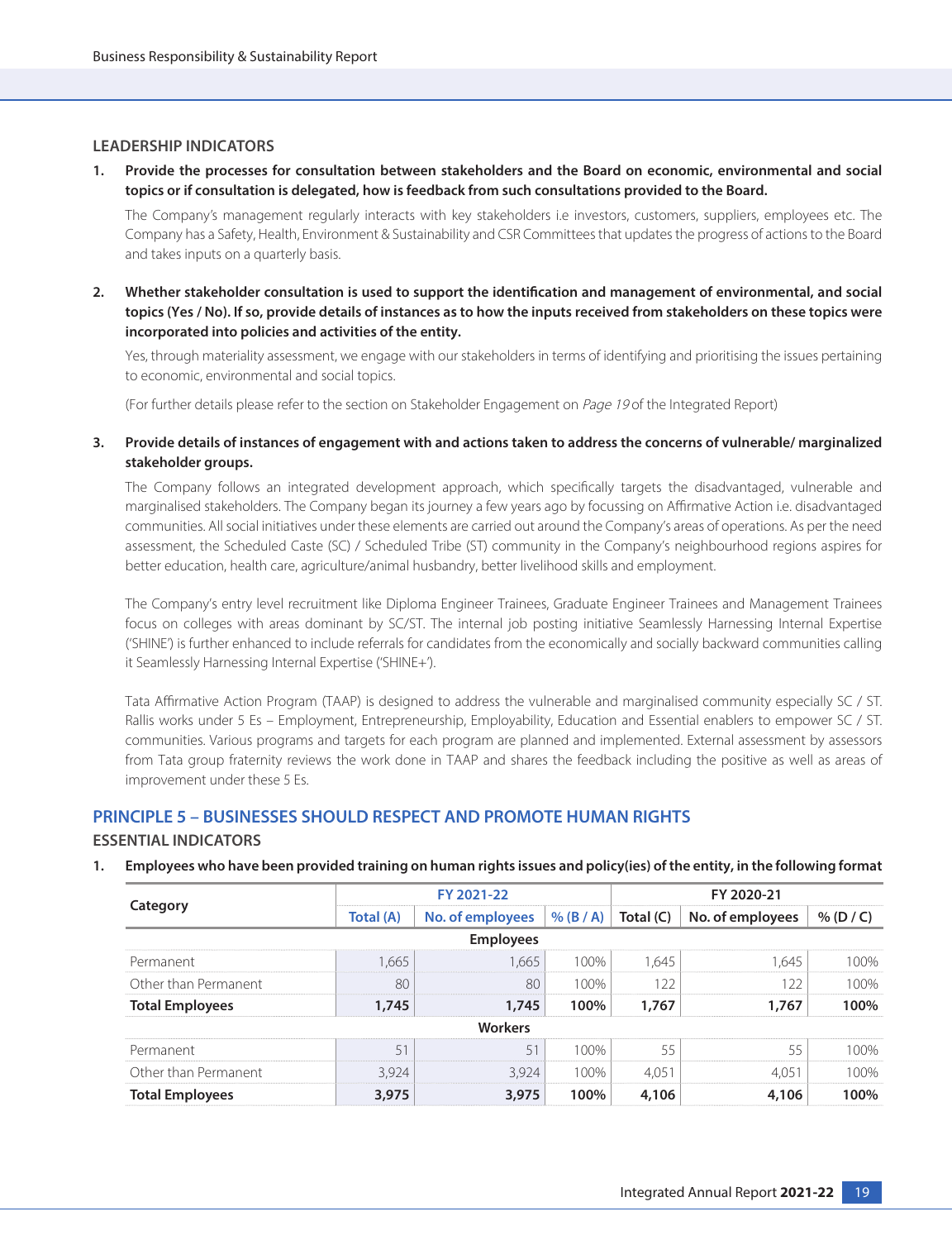

|                             |              |           | FY 2021-22                              |                                   |          | FY 2020-21   |                                  |            |         |                            |
|-----------------------------|--------------|-----------|-----------------------------------------|-----------------------------------|----------|--------------|----------------------------------|------------|---------|----------------------------|
| Category                    | <b>Total</b> |           | <b>Equal to</b><br><b>Minimum wages</b> | <b>More than</b><br>minimum wages |          | <b>Total</b> | <b>Equal to Minimum</b><br>wages |            |         | More than<br>minimum wages |
|                             | (A)          | No.(B)    | $%$ (B/A)                               | No. (C)                           | % (C/A)  | (D)          | No. (E)                          | $%$ (E/D)  | No. (F) | % (F/D)                    |
|                             |              |           |                                         | <b>Employees</b>                  |          |              |                                  |            |         |                            |
| Permanent                   |              |           |                                         |                                   |          |              |                                  |            |         |                            |
| Male                        | 1,604        | $\Omega$  | $\Omega$                                | 1,604                             | 100%     | 1,592        | $\Omega$                         | $\Omega$   | 1,592   | 100%                       |
| Female                      | 61           | $\Omega$  | $\Omega$                                | 61                                | 100%     | 53           | $\bigcap$                        | $\Omega$   | 53      | 100%                       |
| <b>Other than Permanent</b> |              |           |                                         |                                   |          |              |                                  |            |         |                            |
| Male                        | 77           | $\Omega$  | 0                                       | 77                                | 100%     | 118          | $\Omega$                         | $\Omega$   | 118     | 100%                       |
| Female                      | 3            | $\Omega$  | $\Omega$                                | 3                                 | 100%     | 4            | $\bigcirc$                       | $\bigcirc$ | 4       | 100%                       |
|                             |              |           |                                         | Workers                           |          |              |                                  |            |         |                            |
| Permanent                   |              |           |                                         |                                   |          |              |                                  |            |         |                            |
| Male                        | 51           | $\bigcap$ | $\bigcap$                               | 51                                | 100%     | 55           | $\bigcap$                        | $\Omega$   | 55      | 100%                       |
| Female                      | $\Omega$     | $\cap$    | $\Omega$                                | $\cap$                            | $\Omega$ | $\cap$       | $\Omega$                         | $\cap$     | $\cap$  | $\Omega$                   |
| <b>Other than Permanent</b> |              |           |                                         |                                   |          |              |                                  |            |         |                            |
| Male                        | 3,560        | $\bigcap$ | $\Omega$                                | 3,560                             | 100%     | 3,668        | $\Omega$                         | $\bigcap$  | 3,668   | 100%                       |
| Female                      | 364          | $\Omega$  | $\Omega$                                | 364                               | 100%     | 383          | $\Omega$                         | $\Omega$   | 383     | 100%                       |

#### **2. Details of minimum wages paid to employees in the following format**

#### **3 Details of remuneration/salary/wages, in the following format**

|                                  |        | Male                                                                                                   |              | Female                                                                             |
|----------------------------------|--------|--------------------------------------------------------------------------------------------------------|--------------|------------------------------------------------------------------------------------|
|                                  | Number | <b>Median remuneration</b><br>/ salary/ wages of<br>respective category<br>$(3\overline{5})$ in lakhs) | <b>Imber</b> | Median remuneration/<br>salary/ wages of<br>respective category<br>$($ ₹ in lakhs) |
| Board of Directors <sup>#</sup>  |        |                                                                                                        |              |                                                                                    |
| Key Managerial Personnel*        |        | 21978                                                                                                  |              | 0 63                                                                               |
| Employees other than BoD and KMP | GΩ     |                                                                                                        |              |                                                                                    |
| <i>Morkers</i>                   |        |                                                                                                        |              |                                                                                    |

\* inlcudes MD & CEO

# includes sitting fees

**4. Do you have a focal point (Individual/ Committee) responsible for addressing human rights impacts or issues caused or contributed to by the business? (Yes/No)**

 Yes. Business & Human Rights Policy has been adopted by the Company and the Audit Committee of the Board has an oversight on the progress.

#### **5. Describe the internal mechanisms in place to redress grievances related to human rights issues.**

 The Company has a policy in place for Business & Human Rights. The Company is committed to maintain a safe and harmonious business environment and workplace for everyone and believes that every workplace shall be free from harassment and / or any other unsafe or disruptive conditions.

 Accordingly, the Company has in place an ethics framework comprising a team of ethics counsellors for redressal of grievances related to ethics / human rights as well as a team of POSH committee members for redressal of such related issues. Additionally, a third party helpline is also in place.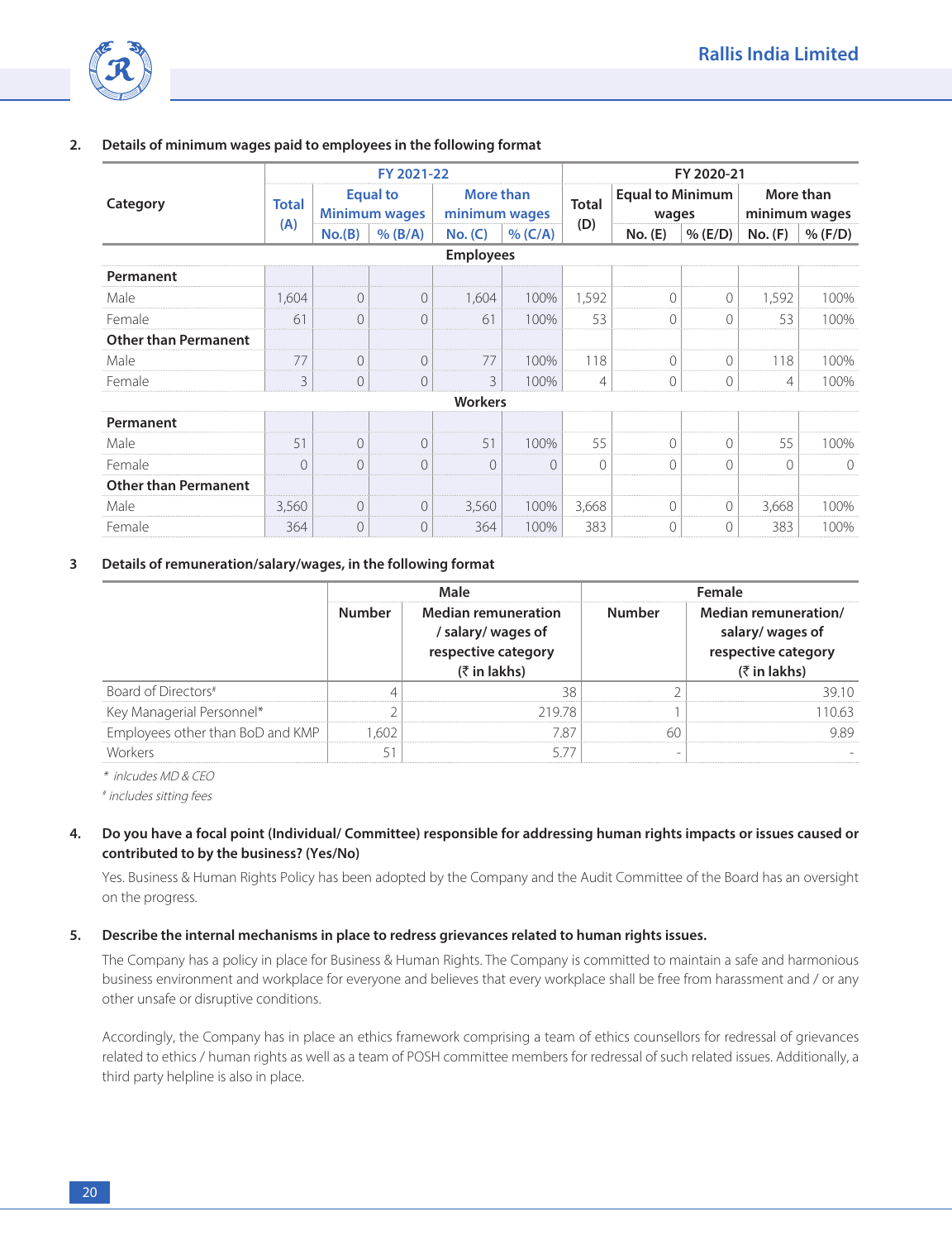## **6. Number of Complaints on the following made by employees**

|                                    |                                    | FY 2021-22                                              |  |                             | FY 2020-21                                  |         |  |
|------------------------------------|------------------------------------|---------------------------------------------------------|--|-----------------------------|---------------------------------------------|---------|--|
|                                    | <b>Filed</b><br>during the<br>year | Pending<br>resolution at   Remarks  <br>the end of year |  | Filed<br>during the<br>year | Pending<br>resolution at<br>the end of year | Remarks |  |
| Sexual Harassment                  |                                    |                                                         |  |                             |                                             |         |  |
| Discrimination at workplace        |                                    |                                                         |  |                             |                                             |         |  |
| Child Labour                       |                                    |                                                         |  |                             |                                             |         |  |
| Forced Labour / Involuntary Labour |                                    |                                                         |  |                             |                                             |         |  |
| Wages                              |                                    |                                                         |  |                             |                                             |         |  |
| Other human rights related issues  |                                    |                                                         |  |                             |                                             |         |  |

#### **7. Mechanisms to prevent adverse consequences to the complainant in discrimination and harassment cases**

- i. An independent Internal Committee (IC) drawn from cross functional/location employees, follows the process/guidelines as per the Sexual Harassment of Women at Workplace (Prevention, Prohibition and Redressal) Act, 2013.
- ii. The Whistleblower Policy ensures that no unfair treatment will be meted out to a Whistleblower by virtue of his/her having reported a Protected Disclosure under the policy. The Company, as a policy, condemns any kind of discrimination, harassment, victimisation or any other unfair employment practice being adopted against Whistleblowers. Complete protection will, therefore, be given to Whistleblowers against any unfair practices like retaliation, threat or intimidation of termination/ suspension of service, disciplinary action, transfer, demotion, refusal of promotion, or the like including any direct or indirect use of authority to obstruct the Whistleblower's right to continue to perform his/her duties/functions including making further Protected Disclosure.

#### **8. Do human rights requirements form part of your business agreements and contracts? (Yes/No)**

 Yes, the Company has specific clauses as part of the TCoC included in the business agreements and contracts and purchase orders. Human rights forms part of the TCoC.

#### **9. Assessments for the year**

|                             | % of your plants and offices that were assessed                  |
|-----------------------------|------------------------------------------------------------------|
|                             | (by entity or statutory authorities or third parties)            |
| `hild lah∩⊔r                |                                                                  |
| Forced/involuntary labour   |                                                                  |
| Sexual harassment           | The Company's manufacturing plants, R&D centers and offices      |
| Discrimination at workplace | were assessed by the Company and/or externally by third parties, |
| <b>Wages</b>                | as applicable                                                    |
| Others - please specify     |                                                                  |

**10. Provide details of any corrective actions taken or underway to address significant risks / concerns arising from the assessments at Question 9 above**

NA

#### **LEADERSHIP INDICATORS**

- **1. Details of a business process being modified / introduced as a result of addressing human rights grievances/complaints.** Business and Human Rights Policy was adopted in FY 2021-22. So far there have been NIL grievances
- **2. Details of the scope and coverage of any Human rights due diligence conducted.**

None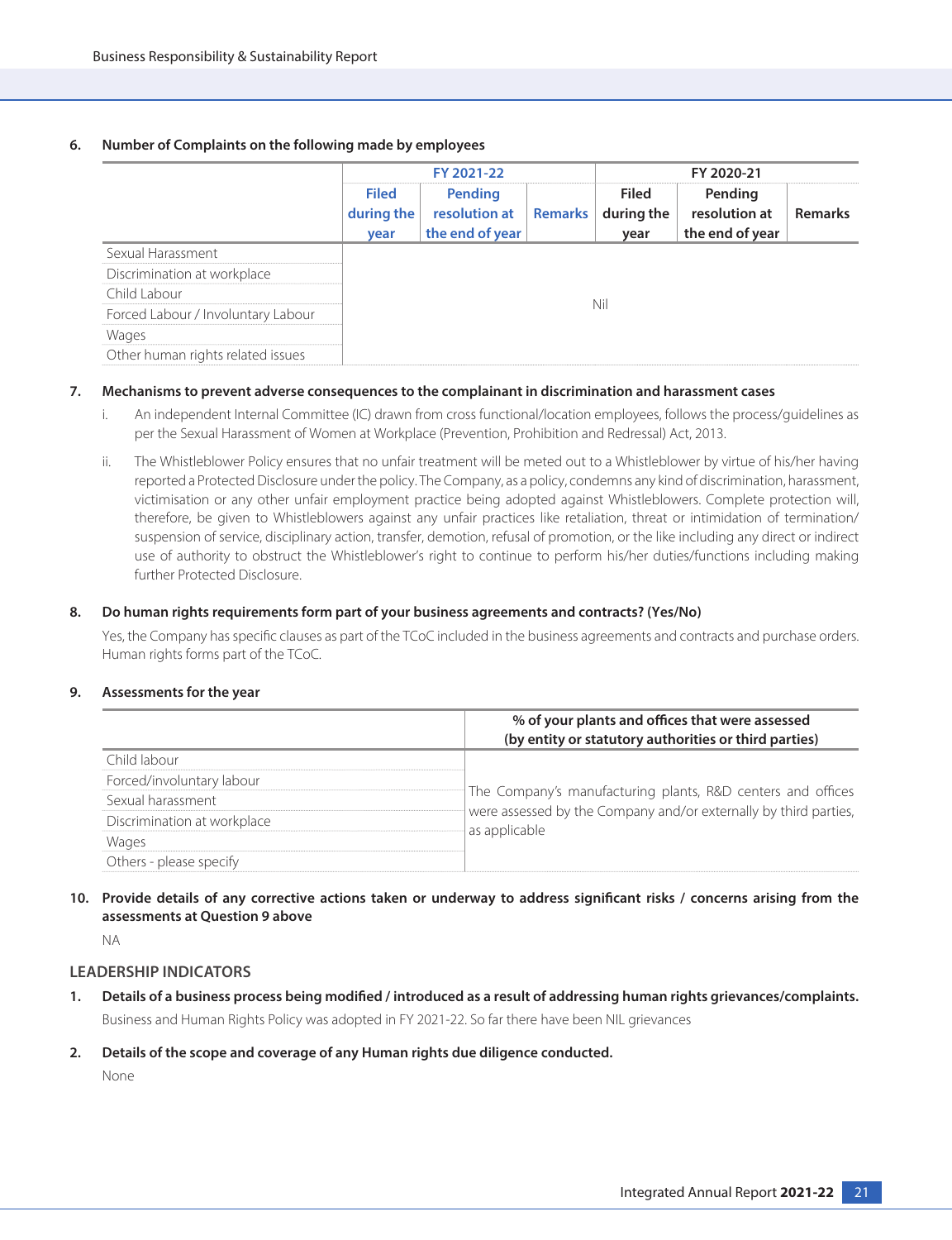

## **3. Is the premise/office of the entity accessible to differently abled visitors, as per the requirements of the Rights of Persons with Disabilities Act, 2016?**

Yes, most of the locations are accessible to differently abled persons

#### **4. Details on assessment of value chain partners**

|                                  | % of value chain partners (by value of business done with |
|----------------------------------|-----------------------------------------------------------|
|                                  | such partners) that were assessed                         |
|                                  |                                                           |
| Discrimination at workplace      |                                                           |
|                                  |                                                           |
| Forced Labour/Involuntary Labour |                                                           |
|                                  |                                                           |
| Others – please specify          |                                                           |

Declaration of adherence to our TCoC on the above is taken from the value chain partners as part of their contract / purchase orders.

**5. Provide details of any corrective actions taken or underway to address significant risks / concerns arising from the assessments at Question 4 above -**

NA

## **PRINCIPLE 6 – BUSINESSES SHOULD RESPECT AND MAKE EFFORTS TO PROTECT AND RESTORE THE ENVIRONMENT**

## **ESSENTIAL INDICATORS**

**1. Details of total energy consumption (in Joules or multiples) and energy intensity, in the following format**

| Parameter                                                                                                |          | FY 2021-22 FY 2020-21 |
|----------------------------------------------------------------------------------------------------------|----------|-----------------------|
| Total electricity consumption (A)-GJ                                                                     | -30.908  |                       |
| Total fuel consumption (B)- GJ                                                                           | 3.70.409 |                       |
| Energy consumption through other sources (C)-GJ                                                          | 2.538    |                       |
| Total energy consumption $(A) + (B) + (C)$                                                               | 5,13,855 | 5,11,835              |
| Energy Intensity per rupee of turnover (total energy consumption/turnover in rupees) GJ/Crore            | 19733    | 1068                  |
| Energy intensity (optional) – the relevant metric may be selected by the entity - GJ/MT of<br>Production | 446      |                       |

**Note:** Indicate if any independent assessment / evaluation/ assurance has been carried out by an external agency?

Yes, Sustainability data assurance is done externally by -

FY 2020-21 - Price Waterhouse Chartered Accountants LLP

FY 2021-22- Ernst & Young Associates LLP

**2. Does the entity have any sites / facilities identified as designated consumers (DCs) under the Performance, Achieve and Trade (PAT) Scheme of the Government of India? (Y/N) If yes, disclose whether targets set under the PAT scheme have been achieved. In case targets have not been achieved, provide the remedial action taken, if any.**

No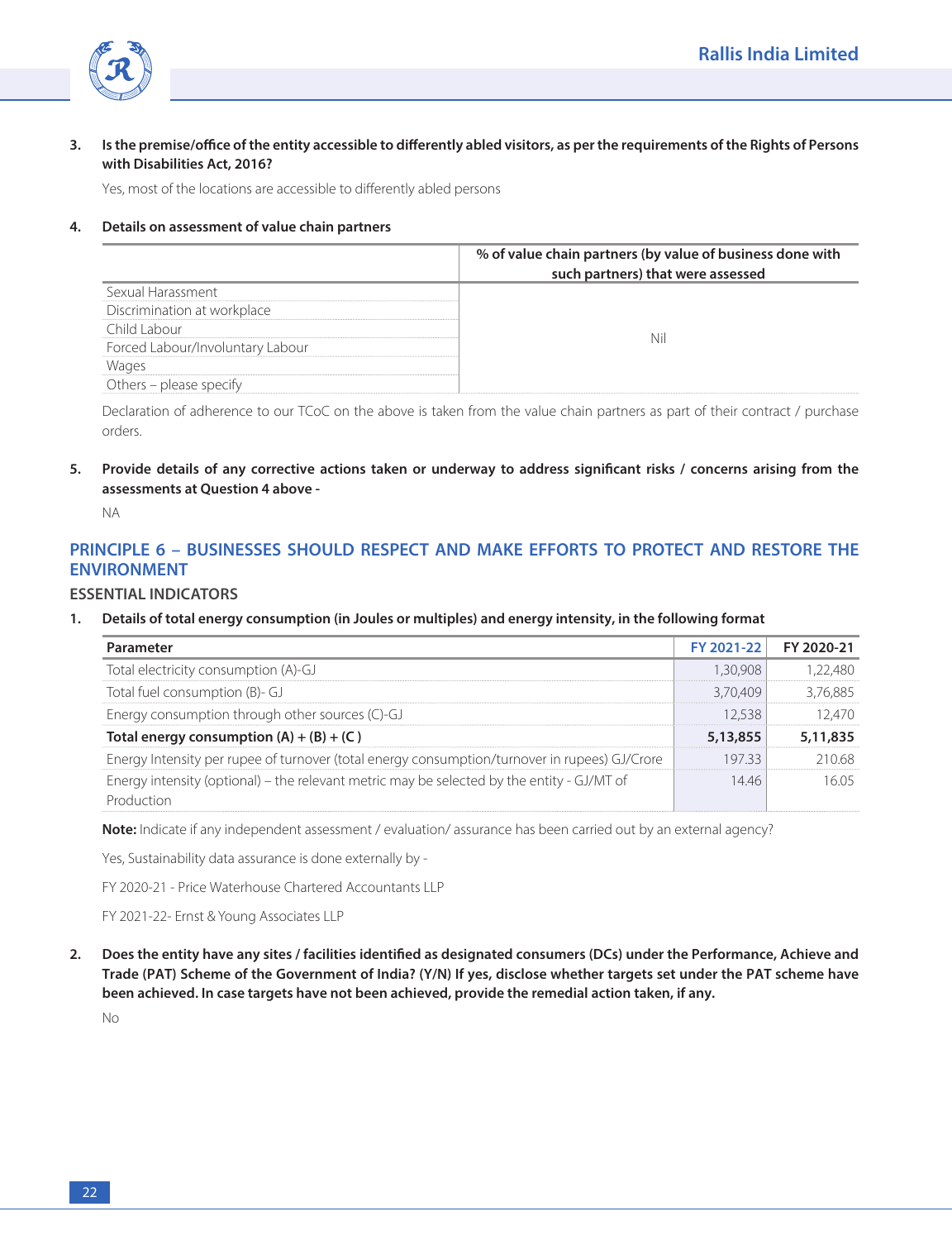**3. Provide details of the following disclosures related to water, in the following format**

|       | Parameter                                                                                             | FY 2021-22 | FY 2020-21 |
|-------|-------------------------------------------------------------------------------------------------------|------------|------------|
|       | Water withdrawal by source (in kilolitres)                                                            |            |            |
| (i)   | Surface water                                                                                         |            |            |
| (ii)  | Ground water                                                                                          |            |            |
| (iii) | Third Party water                                                                                     | 3.14.259   | 3.29.591   |
| (iv)  | Seawater / desalinated water                                                                          |            |            |
| (v)   | Others                                                                                                |            |            |
|       | Total volume of water withdrawal (in kilolitres $i+ii+iii+iv+v$ )                                     | 3,14,259   | 3,29,591   |
|       | Total volume of water consumption (in kilolitres)                                                     | 3,14,259   | 3,29,591   |
|       | <b>Water intensity per rupee of turnover</b> (water consumed / turnover) KL / Crore                   | 120.68     | 135.66     |
|       | Water intensity (optional) – the relevant metric may be selected by the entity-KL/MT of<br>Production | 885        | 10 34      |

**Note:** indicate if any independent assessment / evaluation / assurance has been carried out by an external agency ? if yes, name the external agency

Yes

FY 2020-21 - Price Waterhouse Chartered Accountants LLP

FY 2021-22- Ernst & Young Associates LLP

**4. Has the entity implemented a mechanism for Zero Liquid Discharge? If yes, provide details of its coverage and implementation.**

 The Company is working towards making its all manufacturing units as Zero liquid discharge units. So far Ankleshwar and Akola have developed the capability for 100 % recycle of the treated water.

#### **5. Provide details of air emissions (other than GHG emissions) by the entity, in the following format.**

| Parameter                           |          | FY 2021-22 FY 2020-21 |
|-------------------------------------|----------|-----------------------|
|                                     | ka/Annum |                       |
|                                     | Kg/Annum |                       |
| Particulate matter (PM)             | ka/Annum |                       |
| Persistent organic pollutants (POP) |          |                       |
| Volatile organic compounds (VOC)    |          |                       |
| Hazardous air pollutants (HAP)      |          |                       |
| ( )thers – please spec              |          |                       |

**Note:** indicate if any independent assessment / evaluation / assurance has been carried out by an external agency? if yes, name the external agency

Monthly monitoring is done with the help of Government approved /MOEF approved agency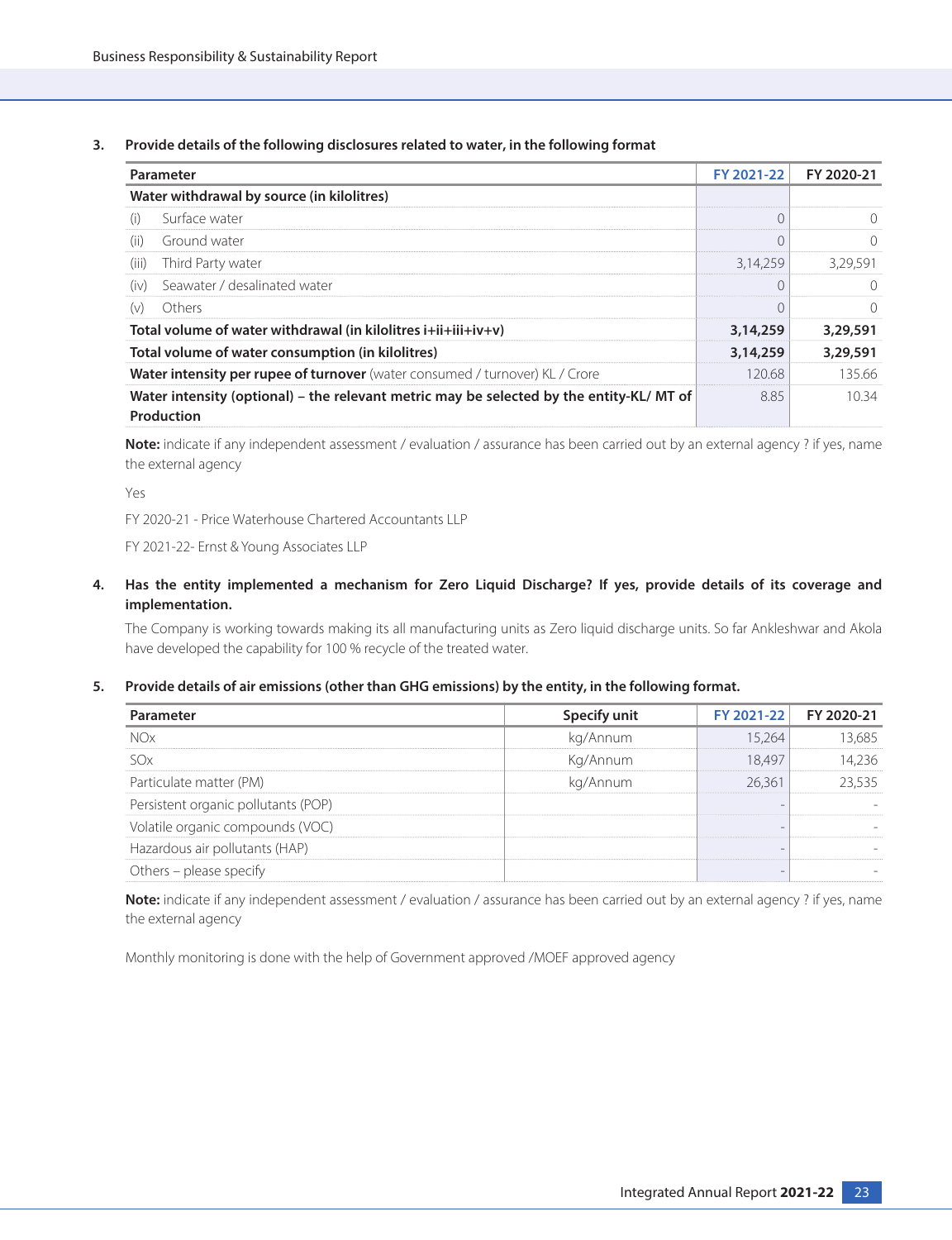

## **6. Provide details of greenhouse gas emissions (Scope 1 and Scope 2 emissions) & its intensity, in the following format**

| Parameter                                                                                         | Unit                             | FY 2021-22 | FY 2020-21 |
|---------------------------------------------------------------------------------------------------|----------------------------------|------------|------------|
| Total scope 1 emissions (Break up of the GHG into CO <sub>2</sub> , CH <sub>4</sub> , HFCs, PFCs, | Metric tonnes of CO.             | 17.890     | 39,385.32  |
| $SF_{c}$ , NF <sub>2</sub> , if available)                                                        | equivalent                       |            |            |
| Total scope 2 emissions (Break up of the GHG into CO <sub>2</sub> , CH <sub>a</sub> , HFCs, PFCs, | Metric tonnes of CO <sub>2</sub> | 29.818     | 28.343.40  |
| $SF_{\epsilon}$ , NF <sub>2</sub> , if available)                                                 | equivalent                       |            |            |
| Total scope 1 and 2 emissions per rupee of turnover                                               | MT/Crore                         | 832        |            |
| Total scope 1 and 2 emissions intensity (optional) the relevant metric                            | Metric tonnes of CO.             | 137        |            |
| may be selected by the entity                                                                     | / Metric tonnes of               |            |            |
|                                                                                                   | production                       |            |            |

 **Note:** indicate if any independent assessment / evaluation / assurance has been carried out by an external agency ? if yes, name the external agency

Yes, Sustainability data assurance is done externally by - FY 2020-21 - Price Waterhouse Chartered Accountants LLP FY 2021-22- Ernst & Young Associates LLP

## **7. Does the entity have any project related to reducing Green House Gas emission? If Yes, then provide details-**

Yes. Carbon abatement project done with PricewaterhouseCoopers (PWC) in FY 21-22 to identify and evaluate various CO<sub>2</sub> reduction projects to meet Company's overall objective of reducing 30% absolute carbon emission by 2030.

#### **8. Provide details related to waste management by the entity, in the following format:**

| Parameter                                                                                                           | FY 2021-22 | FY 2020-21 |
|---------------------------------------------------------------------------------------------------------------------|------------|------------|
| Total Waste generated (in metric tonnes)                                                                            |            |            |
| Plastic waste (A)                                                                                                   | 1,013.24   | NА         |
| E-waste (B)                                                                                                         | 3.62       | $\bigcap$  |
| Bio-medical waste (C)                                                                                               | 0.004155   | 0.00875    |
| Construction and demolition waste (D)                                                                               | 0          | $\left($   |
| Battery waste (E)                                                                                                   | 0          | $\bigcap$  |
| Radioactive waste (F)                                                                                               | $\Omega$   | $\Omega$   |
| Other Hazardous waste, please specify (G)                                                                           | 16,360     | 18,319     |
| Other non-hazardous waste generated (H) if any (Break up by composition i.e by materials<br>relevant to the sector) | 2,281.38   | 2,027.66   |
| Total $(A + B + C + D + E + F + G + H)$                                                                             | 19,658.24  | 20,346.66  |
| For each category of waste generated, total waste recovered through recycling,                                      |            |            |
| re-using or other recovery operations (in metric tonnes)                                                            |            |            |
| Category of waste                                                                                                   |            |            |
| Recycled<br>(i)                                                                                                     | 0          | $\left($   |
| Re-used<br>(ii)                                                                                                     | $\Omega$   | $\bigcap$  |
| Other recovery operations<br>(iii)                                                                                  | 14,555     | 12,257     |
| <b>Total</b>                                                                                                        | 14,555     | 12,257     |
| For each category of waste generated, total waste disposed by nature of disposal method (in metric tonnes)          |            |            |
| Category of waste                                                                                                   |            |            |
| Incineration<br>(i)                                                                                                 | 10,427.49  | 10,406     |
| Landfilling<br>(ii)                                                                                                 | 5,932      | 7,914      |
| Other disposal operations- Co processing<br>(iii)                                                                   | 14,555     | 12,257     |
| <b>Total</b>                                                                                                        | 30,914.49  | 30,577     |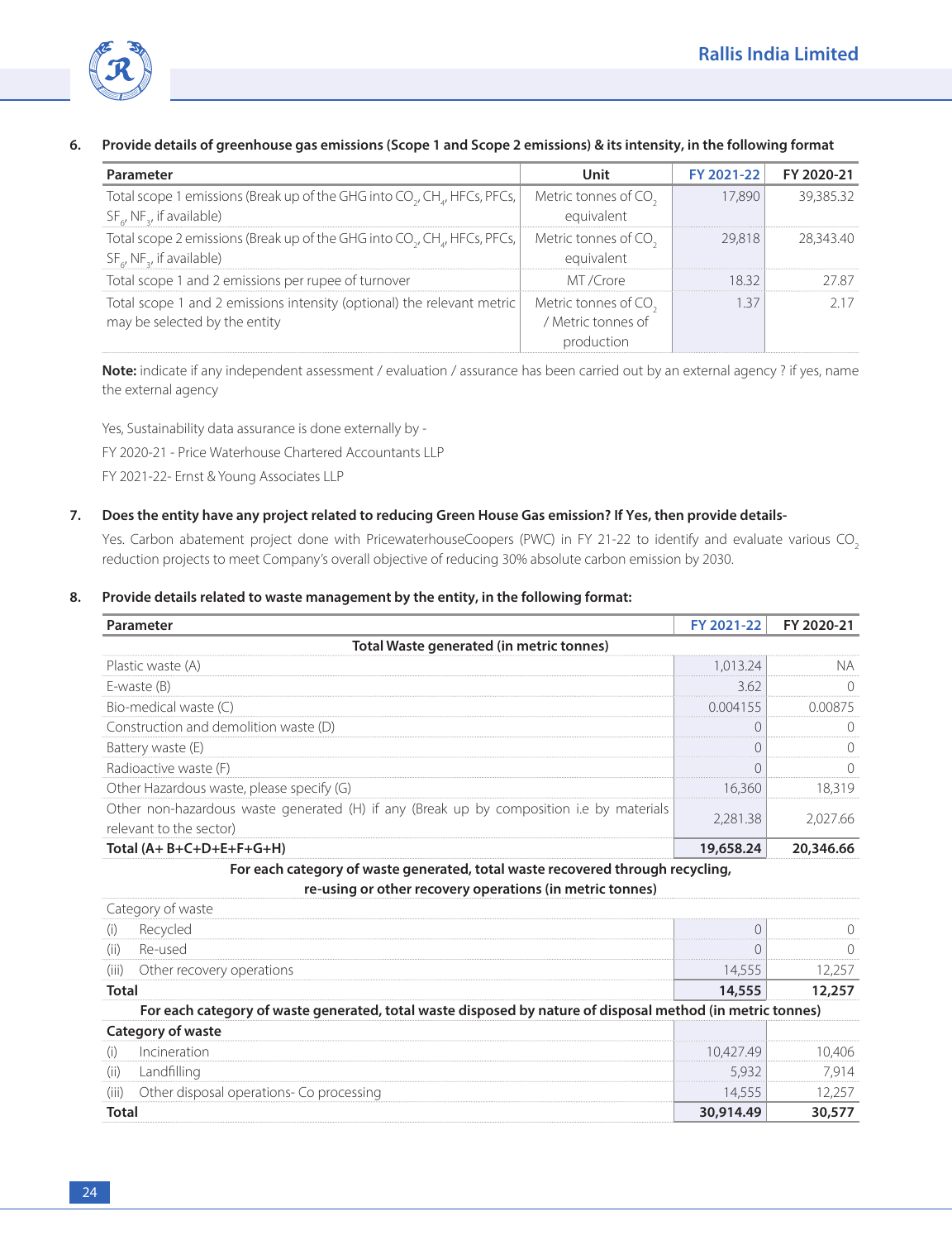**Note:** indicate if any independent assessment / evaluation / assurance has been carried out by an external agency? if yes, name the external agency-

Yes, Sustainability data assurance done externally by -

FY 2020-21 - Price Waterhouse Chartered Accountants LLP

FY 2021-22- Ernst & Young Associates LLP

## **9. Briefly describe the waste management practices adopted in your establishments. Describe the strategy adopted by your company to reduce usage of hazardous and toxic chemicals in your products and processes and the practices adopted to manage such wastes**

 Non toxic waste water from process, canteen, amenities, cooling towers, boiler blow-down, etc. is treated in Effluent Treatment Plant (ETP). ETP is equipped with primary, secondary, tertiary treatment followed by an RO system. Tertiary treated effluent is either recycled through RO or discharged to the common effluent system.

 The Aqueous effluent generated from processes having low COD and high TDS is fed to the Multiple Effect Evaporator and condensate of the evaporator is sent for treatment in the Effluent treatment plant or recycled/reused.

 The sludge generated from the evaporator/ETP is sent to an authorised secured landfill site. High calorific and high TDS value hazardous waste is sent for processing to authorised co-processors and further to cement industry.

 Spent acids are sent for recycling to authorised end user to make useful products. Aqueous/Organic waste is sent to the authorised common incinerator system.

 As per our policy we have discontinued production of the highly toxic red triangle products as per the Insecticides Act.. Thus, the product portfolio and waste generated remains relatively less toxic.

**10. If the entity has operations/offices in/around ecologically sensitive areas (such as national parks, wildlife sanctuaries, biosphere reserves, wetlands, biodiversity hotspots, forests, coastal regulation zones etc.) where environmental approvals / clearances are required, specify details in the following format**

| S. No | <b>Location of</b><br>operations/ offices | Types of operation | Whether the conditions of environment approval / clearance are<br>being compiled with ? Y / N<br>If no, the reasons thereof and corrective action taken, if any. |
|-------|-------------------------------------------|--------------------|------------------------------------------------------------------------------------------------------------------------------------------------------------------|
|       |                                           |                    | Not Applicable                                                                                                                                                   |

**11. Details of environmental impact assessments of projects undertaken by the entity based on applicable laws, in the current financial year**

| Name and brief details of the<br>project | EIA<br><b>Notification</b><br>no. | Date     | Whether<br>conducted by<br>independent<br>external agency<br>(Yes/No) | <b>Results</b><br>communicated<br>in public<br>domain (Yes /<br>No) | <b>Relevant web link</b> |
|------------------------------------------|-----------------------------------|----------|-----------------------------------------------------------------------|---------------------------------------------------------------------|--------------------------|
| Proposed expansion for                   | IA/GJ/IND3/                       | March 5. | Yes                                                                   | Yes                                                                 | http://                  |
| manufacturing of Pesticides Technical,   | 256051                            | 2022     |                                                                       |                                                                     | environmentclearance.    |
| Pesticide Specific Intermediates,        | 12022                             |          |                                                                       |                                                                     | nic.in/proposal status   |
| Specialty Product, Pesticide             |                                   |          |                                                                       |                                                                     | new1.aspx                |
| formulations and addition of Captive     |                                   |          |                                                                       |                                                                     |                          |
| Co-Gen Power Plant                       |                                   |          |                                                                       |                                                                     |                          |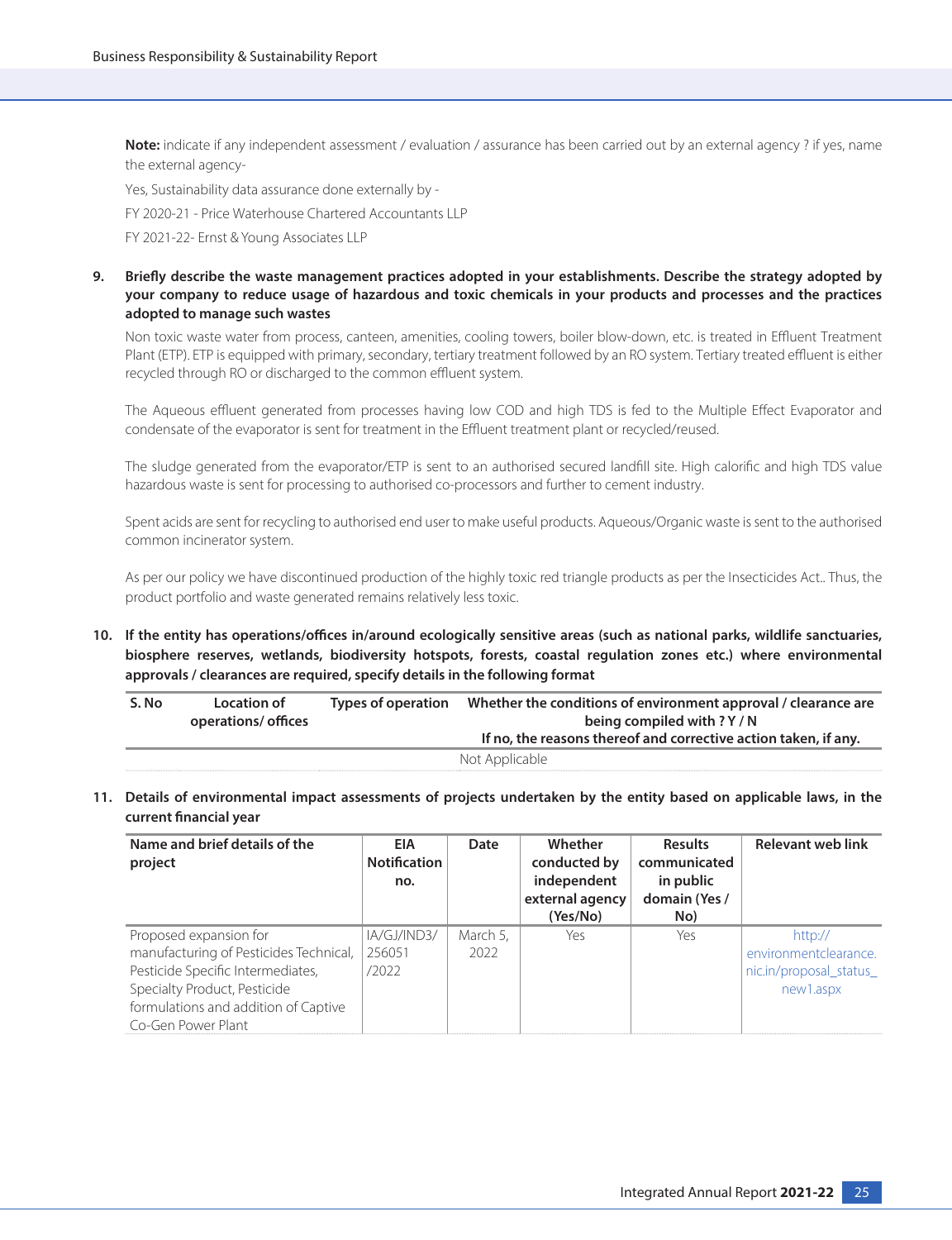

**12. Is the entity compliant with the applicable environmental law/ regulations/ guidelines in India; such as the Water (Prevention and Control of Pollution) Act, Air (Prevention and Control of Pollution) Act, Environment protection act and rules thereunder (Y/N). If not, provide details of all such non-compliances, in the following format:** Yes

| S No.          | Specify the law / regulation | <b>Provide the</b> | Any fines / penalties / action taken by | Corrective    |  |
|----------------|------------------------------|--------------------|-----------------------------------------|---------------|--|
|                | / quidelines which was not   | details of the     | regulatory agencies such as pollution   | action taken, |  |
|                | complied with                | non-compliance     | control board or by courts              | if any        |  |
| Not Applicable |                              |                    |                                         |               |  |

## **LEADERSHIP INDICATORS**

**1. Break-up of the total energy consumed (in Joules or multiples) from renewable and non-renewable sources, in the following format:**

| Parameter                                                          | FY 2021-22 FY 2020-21 |          |  |  |  |
|--------------------------------------------------------------------|-----------------------|----------|--|--|--|
| From renewable sources                                             |                       |          |  |  |  |
| Total electricity consumption (A) GJ                               | 2.538                 |          |  |  |  |
| Total fuel consumption (B) GJ                                      | 1.18.691              |          |  |  |  |
| Energy consumption through other sources (C)                       |                       |          |  |  |  |
| Total energy consumed from renewable sources (A+B+C) GJ            | 1,31,229              | 1,35,009 |  |  |  |
| Total electricity consumption (D) GJ                               | 30.908                |          |  |  |  |
| Total fuel consumption (E)                                         | 3.70.409              | 3.76.885 |  |  |  |
| Energy consumption through other sources (F)<br>(fuel consumption) | 2.538                 |          |  |  |  |
| Total energy consumed from non-renewable sources (D+E+F)           | 5,13,855              |          |  |  |  |

 **Note:** indicate if any independent assessment / evaluation / assurance has been carried out by an external agency ? if yes, name the external agency

Yes, Sustainability data assurance done externally by -

FY 2020-21 - Price Waterhouse Chartered Accountants LLP

FY 2021-22- Ernst & Young Associates LLP

#### **2. Details related to water discharged**

|                 | Parameter                                                             | FY 2021-22 | FY 2020-21 |
|-----------------|-----------------------------------------------------------------------|------------|------------|
|                 | Water discharge by destination and level of treatment (in kilolitres) |            |            |
| (i)             | To Surface water                                                      |            |            |
|                 | No treatment                                                          |            |            |
|                 | With treatment – please specify level of treatment                    |            |            |
| (11)            | To Groundwater                                                        | €          |            |
|                 | No treatment                                                          | (          |            |
|                 | With treatment - please specify level of treatment                    | C          |            |
| $(\mathbf{ii})$ | To Seawater                                                           | (          |            |
|                 | No treatment                                                          | $\cup$     |            |
|                 | With treatment - please specify level of treatment                    | 0          |            |
| (iv)            | Sent to third-parties                                                 |            |            |
|                 | No treatment                                                          | 0          |            |
|                 | With treatment – please specify level of treatment                    | 72,414     | 72.127     |
| (v)             | Others                                                                |            |            |
|                 | No treatment                                                          |            | ററ         |
|                 | With treatment – please specify level of treatment                    |            |            |
|                 | Total water discharged (in kilolitres)                                | 72,414     | 72,127     |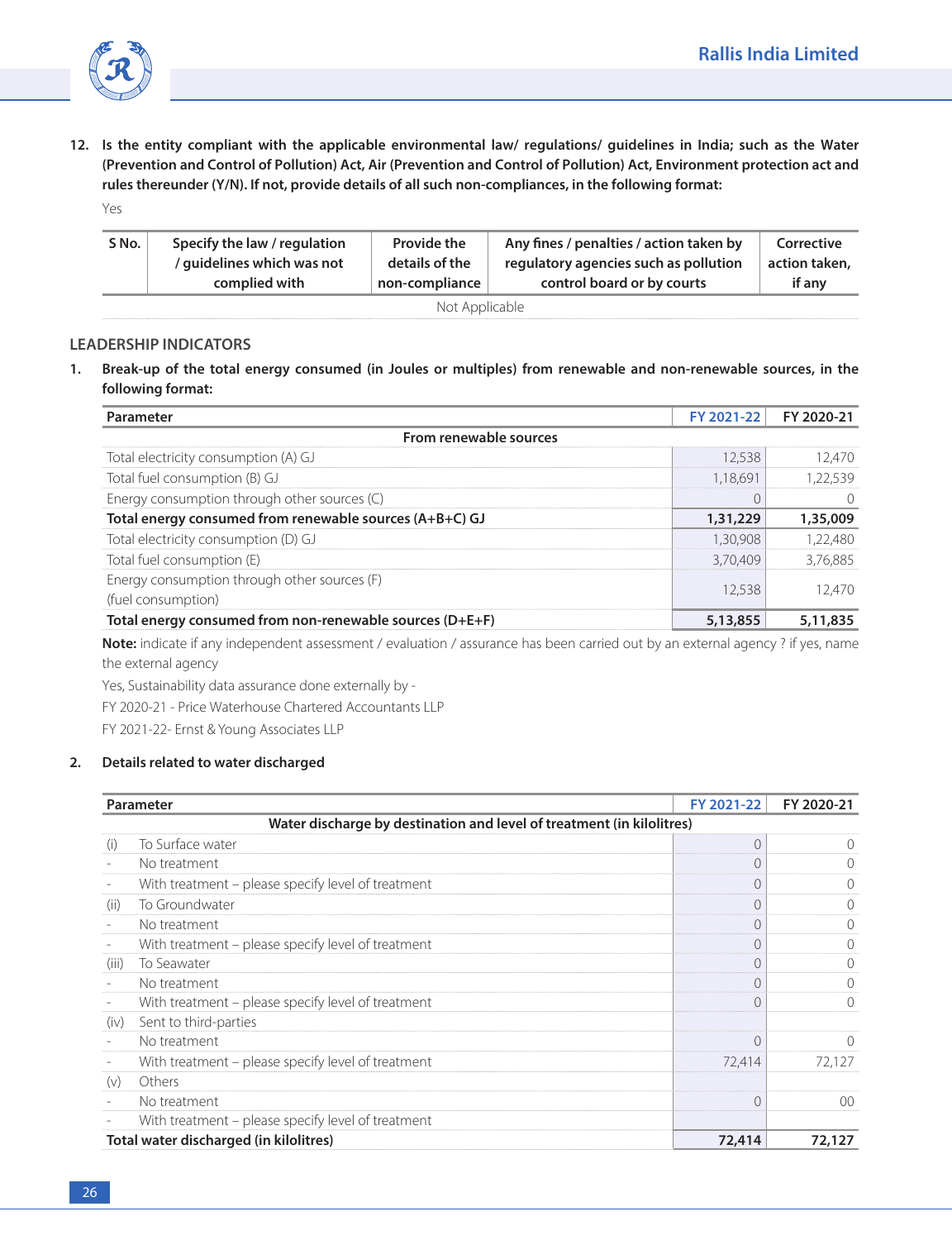#### **3. Water withdrawal, consumption and discharge in areas of water stress (in kilolitres):**

For each facility / plant located in areas of water stress, provide the following information:

- (i) Name of the area Ankleshwar, Dahej, Akola, Lote and Kokkonda
- (ii) Nature of operations Agri inputs
- (iii) Water withdrawal, consumption and discharge

| Parameter                                                                      | FY 2021-22       | FY 2020-21     |
|--------------------------------------------------------------------------------|------------------|----------------|
| Water withdrawal by source (in kilolitres)                                     |                  |                |
| Surface water<br>(i)                                                           | $\left( \right)$ |                |
| Groundwater<br>(ii)                                                            | $\Omega$         | 0              |
| Third party water<br>(iii)                                                     | 3,14,259         | 3,29,591       |
| Seawater / desalinated water<br>(iv)                                           | $\bigcap$        |                |
| (v)<br>Others                                                                  | 0                |                |
| Total volume of water withdrawal (in kilolitres)                               | 3,14,259         | 3,29,591       |
| Total volume of water consumption (in kilolitres)                              | 3,14,259         | 3,29,591       |
| Water intensity per rupee of turnover (Water consumed / turnover) KL/Crore     | 120.68           | 135.66         |
| <b>Water intensity</b> (optional) – the relevant metric may be selected by the | 8.85 KL / MT of  | 10.34 KL/MT of |
| entity                                                                         | production       | production     |
| Water discharge by destination and level of treatment (in kilolitres)          |                  |                |
| Into Surface water<br>(i)                                                      |                  |                |
| No treatment                                                                   |                  |                |
| With treatment-please specify level of treatment                               | 0                | $\bigcap$      |
| Into Groundwater<br>(ii)                                                       |                  |                |
| No treatment                                                                   | $\Omega$         |                |
| With treatment- please specify level of treatment                              | $\bigcap$        | 0              |
| Into Seawater<br>(iii)                                                         |                  |                |
| No treatment                                                                   | 0                |                |
| With treatment -please specify level of treatment                              | $\bigcap$        | Ω              |
| Sent to third-parties<br>(iv)                                                  | 72,414           | 72,127         |

#### **4. Details of total Scope 3 emissions & its intensity, in the following format**

| Parameter                                                                                     | Unit          | FY 2021-22 | FY 2020-21 |
|-----------------------------------------------------------------------------------------------|---------------|------------|------------|
| <b>Total Scope 3 emissions</b> (Break-up of the GHG into CO <sub>y</sub> , CH <sub>at</sub> ) | Metric tonnes |            |            |
| N <sub>2</sub> O, HFCs, PFCs, SF <sub>6</sub> , NF <sub>3</sub> , if available)               |               |            |            |
|                                                                                               | eguivalent    |            |            |
| Total Scope 3 emissions per rupee of turnover (FY 2021-22 -                                   | MT/Crore      | 3 R 1      |            |
| Supply chain & Business travel emissions included)                                            |               |            |            |
| <b>Total Scope 3 emission intensity</b> (optional) – the relevant                             | MT/ MT of     |            |            |
| metric may be selected by the entity                                                          |               |            |            |

**Note:** Indicate if any independent assessment/ evaluation/assurance has been carried out by an external agency? (Y/N) If yes, name of the external agency.

Scope 3 emission for FY 2021-22 increased due to inclusion of supply chain (inbound and outbound logistics) & Business travel.

Yes, Sustainability data assurance is done externally by -

FY 2020-21 - Price Waterhouse Chartered Accountants LLP

FY 2021-22- Ernst & Young Associates LLP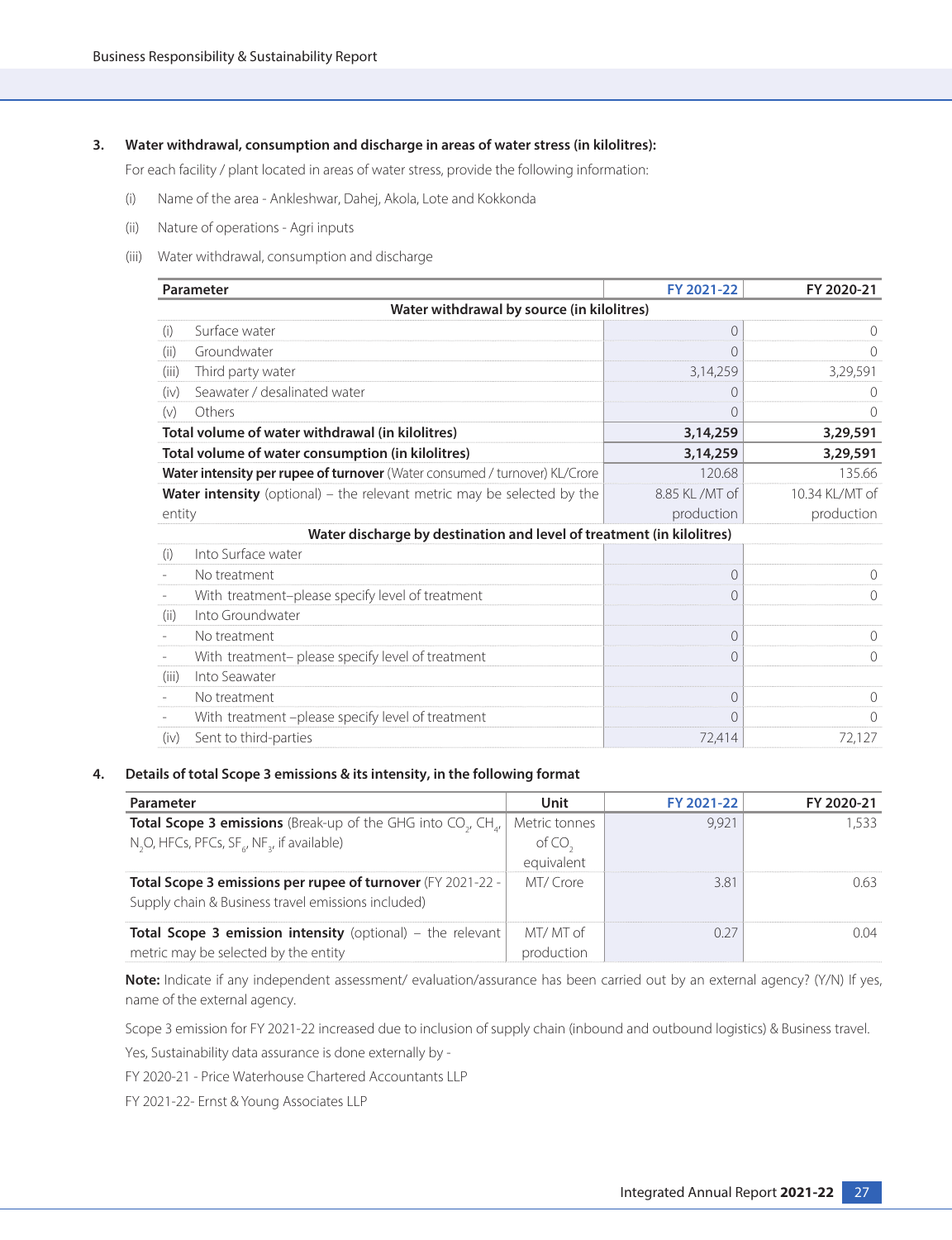

**5. With respect to the ecologically sensitive areas reported at Question 10 of Essential Indicators above, provide details of significant direct & indirect impact of the entity on biodiversity in such areas along-with prevention and remediation activities**

Under CSR, the Company is not working in any ecologically sensitive zones / areas.

**6. If the entity has undertaken any specific initiatives or used innovative technology or solutions to improve resource efficiency, or reduce impact due to emissions / effluent discharge / waste generated, provide details of the same as well as outcome of such initiatives, as per the following format**

| Sr. No | Initiative undertaken | Details of the initiative (Web-link, if any, may be Outcome of the initiative                                 |  |
|--------|-----------------------|---------------------------------------------------------------------------------------------------------------|--|
|        |                       | provided along-with summary)                                                                                  |  |
|        |                       | Integrated Waste Management   Converting Hazardous waste like Spent Sulphuric Acid,   Conservation of Natural |  |
|        |                       | Sodium Sulphate into useful product with partnership resources                                                |  |
|        |                       | with authorised end users                                                                                     |  |

#### **7. Does the entity have a business continuity and disaster management plan? Give details in 100 words**

Yes. Business Continuity Plans (BCP) are designed to help the Company to recover from a disruption in production activity. Specifically, BCP provides guidance to ensure that the Manufacturing units can respond effectively to a disruption and restore production operations as quickly as possible.

 The objectives of BCP for Manufacturing plants are to identify various threats that can disrupt the business operations. Identify advanced arrangements and procedures that will enable the team to respond quickly to an emergency event and ensure continuous performance of critical business functions. Reduce employee injury or loss of life and minimise damage and losses. Protect essential facilities, equipment, vital records, and other assets. Identify teams which would need to respond to a crisis and describe specific responsibilities. Facilitate effective decision-making to ensure that agency operations are restored in a timely manner. Identify alternative courses of action to minimise and/or mitigate the effects of the crisis and shorten the agency response time. Quantify the impact of any kind of event in terms of money, time, business and workforce. Recover quickly from an emergency event and resume to full-scale manufacturing of products in a timely manner. Maintain the quality of manufactured goods and products and keep consistency prioritised, protecting our customer base and brand during an emergency event.

**8. Disclose any significant adverse impact to the environment, arising from the value chain of the entity. What mitigation or adaptation measures have been taken by the entity in this regard.**

 No such incident has occurred. The Company provides awareness and training to the farmers to ensure proper handling and uses of agrochemical products.

#### **9. Percentage of value chain partners (by value of business done with such partners) that were assessed for environmental impacts.**

 During FY 2021-22, the Company covered key value chain partners for environment impact assessment internally (Third party formulations & warehouse). The coverage was 90% for third party formulations and 70% warehouse operations.

The Company is planning to conduct impact assessment for critical value chain partners in the 2nd phase.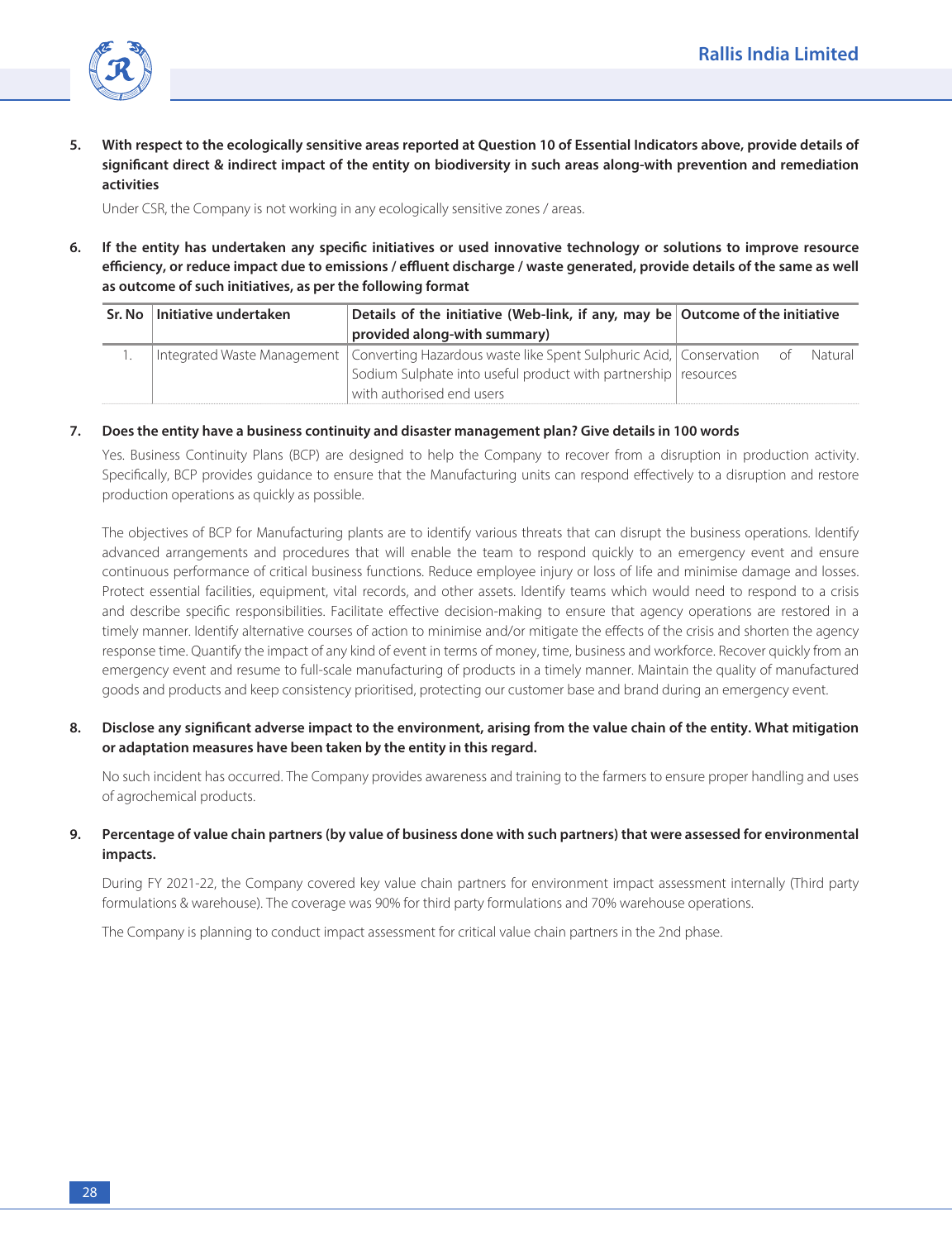## **PRINCIPLE 7 – BUSINESSES, WHEN ENGAGING IN INFLUENCING PUBLIC AND REGULATORY POLICY, SHOULD DO SO IN A MANNER THAT IS RESPONSIBLE AND TRANSPARENT**

## **ESSENTIAL INDICATORS**

- **1. a. Number of affiliations with trade and industry chambers/ associations**
	- **b. List the top 10 trade and industry chambers/ associations (determined based on the total members of such body) the entity is a member of/ affiliated to.**

| S. No.   Name of the trade and industry chambers/ associations | Reach of trade and industry chambers/<br>associations (State / National) |
|----------------------------------------------------------------|--------------------------------------------------------------------------|
| Crop Life India                                                |                                                                          |
| Confederation of Indian Industry (CII)                         |                                                                          |
| Bombay Chambers of Commerce and Industry (BCCI)                |                                                                          |
| Federation of Seeds Industries of India (FSII)                 |                                                                          |
| IMC Chamber of Commerce and Industry                           |                                                                          |

**2. Provide details of corrective action taken or underway on any issues related to anticompetitive conduct by the entity, based on adverse orders from regulatory authorities.**

| Name of the authority | Brief of the case | Corrective action taken |
|-----------------------|-------------------|-------------------------|
| Nil                   |                   |                         |

#### **LEADERSHIP INDICATORS**

**1. Details of public policy positions advocated by the entity**

| No. | <b>Public Policy advocated</b>                             | <b>Method resorted</b><br>for such advocacy | Whether information<br>available in the public<br>domain ? (Yes / No | <b>Frequency of review</b><br>by Board (Annually /<br><b>Half yearly / Quarterly</b><br>/ Others- ) | Web link if<br>available |
|-----|------------------------------------------------------------|---------------------------------------------|----------------------------------------------------------------------|-----------------------------------------------------------------------------------------------------|--------------------------|
|     | Use of drones in<br>agriculture                            | Through Industry<br>hodies                  |                                                                      |                                                                                                     |                          |
|     | Recycling of Plastic<br>containers                         | Through Industry<br>hodies                  |                                                                      |                                                                                                     |                          |
|     | Safe use of Agrochemicals   Through Industry<br>by farmers | hodiac                                      |                                                                      |                                                                                                     |                          |

## **PRINCIPLE 8 - BUSINESSES SHOULD PROMOTE INCLUSIVE GROWTH AND EQUITABLE DEVELOPMENT**

## **ESSENTIAL INDICATORS**

**1. Details of Social Impact Assessments (SIA) of projects undertaken by the entity based on applicable laws, in the current FY 22**

| Name and brief | <b>SIA</b>   | Date of      | Whether conducted by | <b>Results communicated</b> | Relevant web |
|----------------|--------------|--------------|----------------------|-----------------------------|--------------|
| details of the | notification | notification | independent external | in public domain (yes       | link         |
|                |              |              |                      |                             |              |
| project        | no           |              | agency (yes / No)    | 'No)                        |              |

**2. Provide information on project(s) for which ongoing Rehabilitation and Resettlement (R&R) is being undertaken by your entity in the following format**

| S No | Name of project for<br>which R&R is ongoing | State | <b>District</b> | No. of Project<br>affected<br>families (PAFs) | % of PAF<br>covered by<br>R&R | Amounts paid to<br>$\overline{P$ PAFs in FY (INR) |
|------|---------------------------------------------|-------|-----------------|-----------------------------------------------|-------------------------------|---------------------------------------------------|
|      |                                             |       | ΝA              |                                               |                               |                                                   |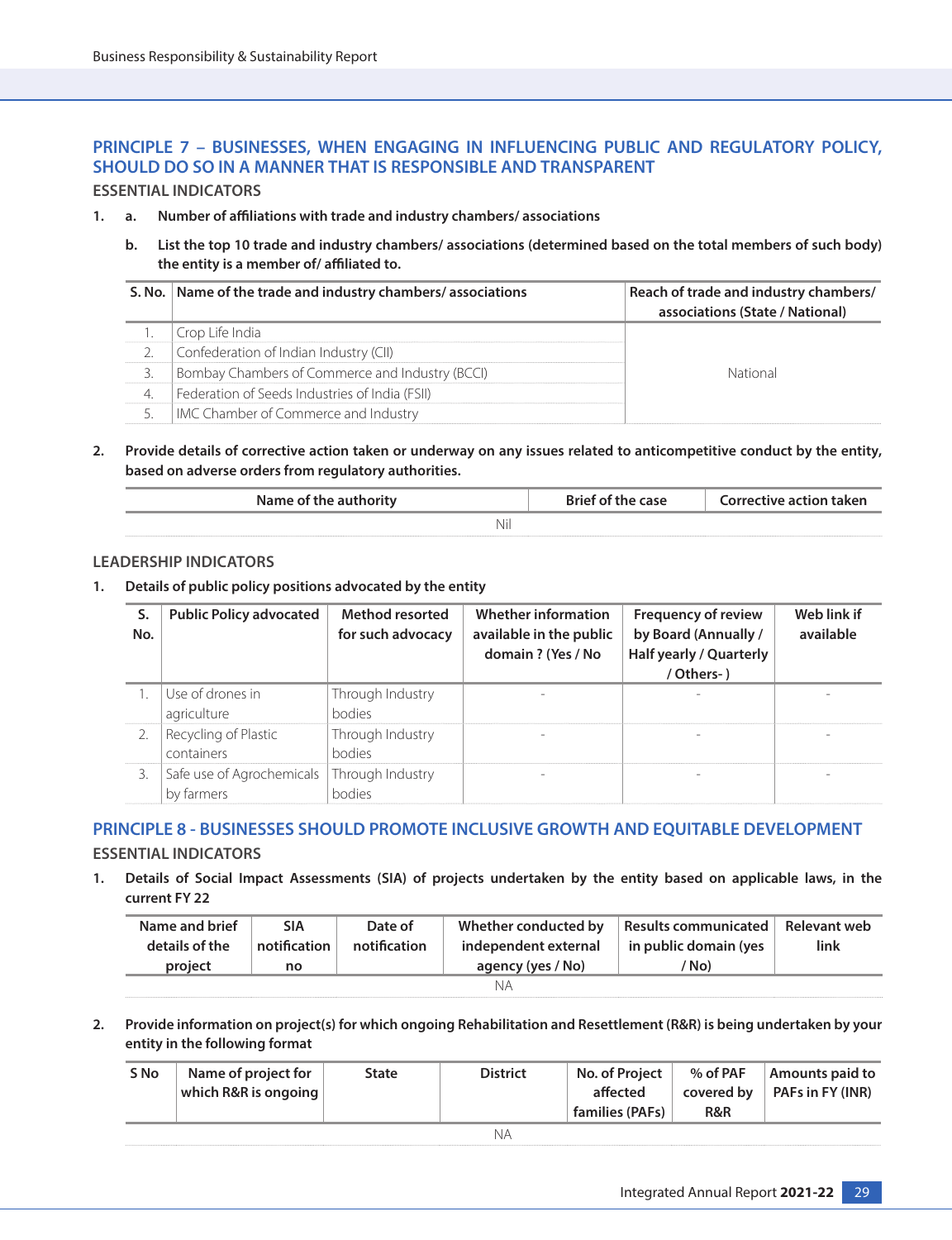

## **3. Describe the mechanisms to receive and redress grievances of the community**

 The Company has a focussed group comprising the Senior Leadership and the CSR Head interacts with the community leaders to understand and address their concerns. Further, a register is also maintained at the plant sites where grievances can be lodged by the community members. Further, the Company also has a Whistleblower Policy in place for all its stakeholders to file their grievances. Same can be accessed at [https://www.rallis.com/WhistleblowerPolicy](https://www.rallis.com/Upload/Content_Files/Whistleblower%20Policy2019.pdf)

#### **4. Percentage of input material (inputs to total inputs by value) sourced from suppliers:**

|                                                                      | FY 2021-22 FY 2020-21 |        |
|----------------------------------------------------------------------|-----------------------|--------|
| Directly sourced from MSMEs / small producers                        | 28%                   | $11\%$ |
| Sourced directly from within the district and neighbouring districts |                       |        |

#### **LEADERSHIP INDICATORS**

**1. Provide details of actions taken to mitigate any negative social impacts identified in the Social Impact Assessments (Reference: Question 1 of Essential Indicators above)**

Not Applicable

**2. Provide the following information on CSR projects undertaken by your entity in designated aspirational districts as identified by government bodies:**

| State       | <b>Aspirational District</b> | Amount Spent (₹) |
|-------------|------------------------------|------------------|
| Maharashtra | )smanabad                    |                  |
| Guiarat     | Narmada                      |                  |
| lelangana   | Warangal Rural               |                  |
| lharkhand   | maarl                        |                  |

## **3 (a) Do you have a preferential procurement policy where you give preference to purchase from suppliers comprising marginalized /vulnerable groups? (Yes/No):**

No (Procurement is done based on competitiveness). However we encourage marginalised and vulnerable groups.

#### **(b) From which marginalized /vulnerable groups do you procure?**

If such a vendor is available, we prefer Affirmative Action (AA) Category vendor if competitive.

**(c) What percentage of total procurement (by value) does it constitute?**

NA

**4. Details of the benefits derived and shared from the intellectual properties owned or acquired by your entity (in the current financial year), based on traditional knowledge:**

| S No | Intellectual Property based on<br>traditional knowledge | Owned / Acquired<br>Yes / No | Benefit shared (Yes / No) | <b>Basis of calculating</b><br>benefit share |
|------|---------------------------------------------------------|------------------------------|---------------------------|----------------------------------------------|
|      |                                                         |                              |                           |                                              |

**5. Details of corrective actions taken or underway, based on any adverse order in intellectual property related disputes wherein usage of traditional knowledge is involved**

| $N2^{n-1}$ | the case | Corrective action taken |  |  |  |
|------------|----------|-------------------------|--|--|--|
| IN A       |          |                         |  |  |  |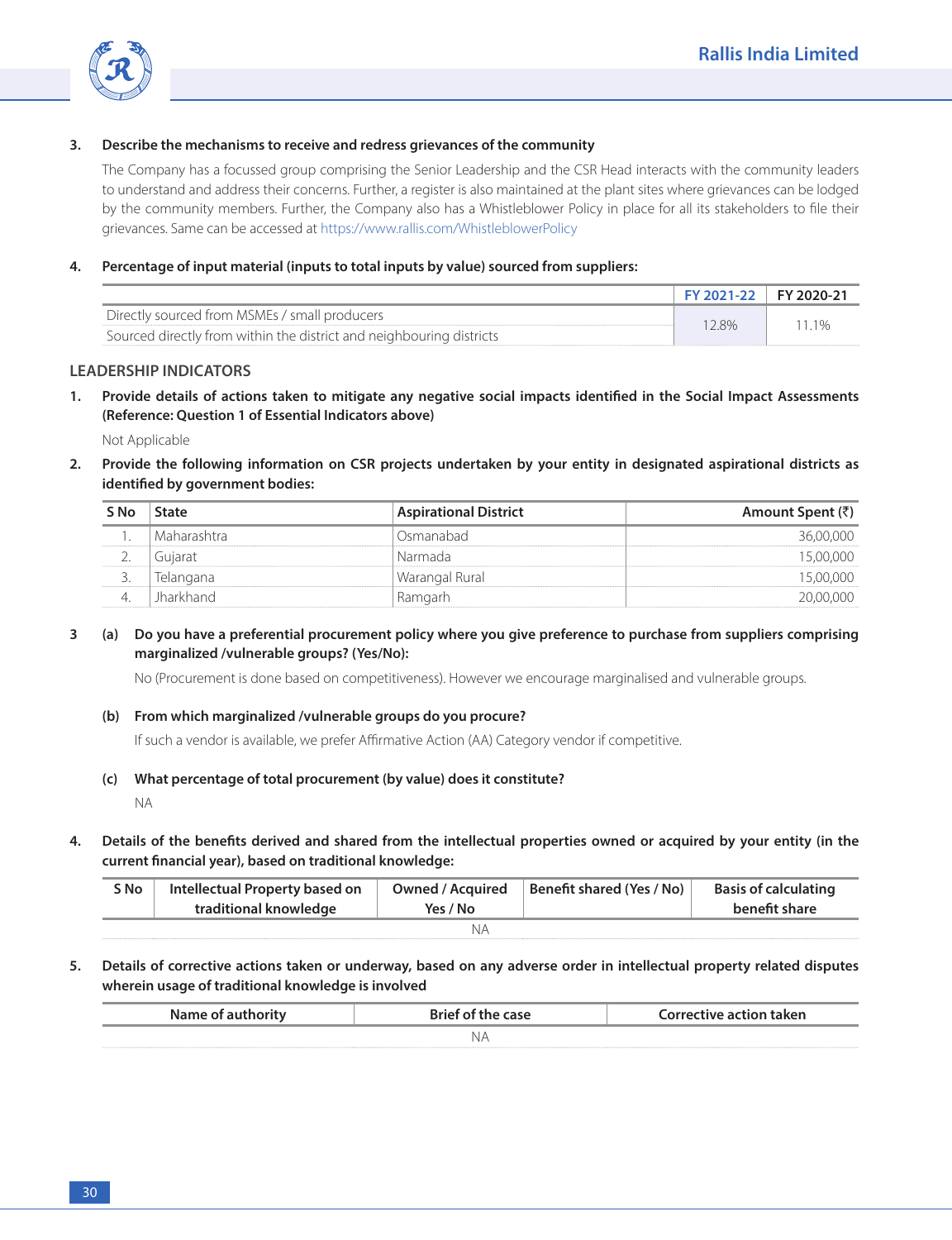#### **6. Details of beneficiaries of CSR Projects:**

|                             | S. No CSR Project       | from CSR Projects | No. of persons benefited   % of beneficiaries from vulnerable<br>and marginalized groups |
|-----------------------------|-------------------------|-------------------|------------------------------------------------------------------------------------------|
|                             | 1)han                   | 2.54.656          |                                                                                          |
| --------------------------- | RUBY including teachers |                   |                                                                                          |
|                             |                         |                   |                                                                                          |
|                             | Rural development       |                   |                                                                                          |
|                             |                         |                   |                                                                                          |

## **PRINCIPLE 9 - BUSINESSES SHOULD ENGAGE WITH AND PROVIDE VALUE TO THEIR CONSUMERS IN A RESPONSIBLE MANNER**

## **ESSENTIAL INDICATORS**

#### **1. Describe the mechanisms in place to receive and respond to consumer complaints and feedback.**

 Rallis has multiple touchpoints through which complaints are received : In the field through Sales team, 'Dr Vishwas' Company's farmer advisory helpline, cmc@rallis.com email ID, Website Query section, Rallis Krishi Samadhan App, Facebook, YouTube & Instagram Pages. All complaints received from the Sales team are logged into our 'e-Bandhan' portal & responded to. All complaints from other touch points are tracked and we call back the customer & respond to the complaints. Complaints for which personnel visit is required is undertaken by the Sales executives.

#### **2. Turnover of products/services as a percentage of turnover from all products/service that carry information about**

|                                                                                 | As a percentage to total turnover |
|---------------------------------------------------------------------------------|-----------------------------------|
| Environmental and social parameters relevant to the product (Energy Used, Water |                                   |
| Consumed, No. of People involved in production, etc.)                           |                                   |
| Safe and responsible usage                                                      |                                   |
| Recycling and/or safe disposal                                                  |                                   |

#### **3. Number of consumer complaints in respect of the following:**

|                                    | FY 2021-22                                   |                                    |                | FY 2020-21                     |                                         |                |
|------------------------------------|----------------------------------------------|------------------------------------|----------------|--------------------------------|-----------------------------------------|----------------|
|                                    | <b>Received</b><br><b>During the</b><br>Year | Pending<br>resolution at<br>end of | <b>Remarks</b> | Received<br>during the<br>year | Pending<br>resolution at<br>end of year | <b>Remarks</b> |
| Data privacy                       |                                              |                                    |                |                                |                                         |                |
| Advertising                        |                                              |                                    |                |                                |                                         |                |
| Cyber-security                     |                                              |                                    |                |                                |                                         |                |
| Delivery of essential services     | Nil                                          |                                    | Nil            |                                |                                         |                |
| <b>Restrictive Trade Practices</b> |                                              |                                    |                |                                |                                         |                |
| Unfair Trade Practices *           |                                              |                                    |                |                                |                                         |                |
| Other                              |                                              |                                    |                |                                |                                         |                |

\* .We have received only Product performance related queries . None of these category queries are received till date

#### **4. Details of instances of product recalls on accounts of safety issues**

|     | <b>Reasons for recall</b> |  |  |
|-----|---------------------------|--|--|
| nil |                           |  |  |
| nil | $\mathcal{N}$             |  |  |